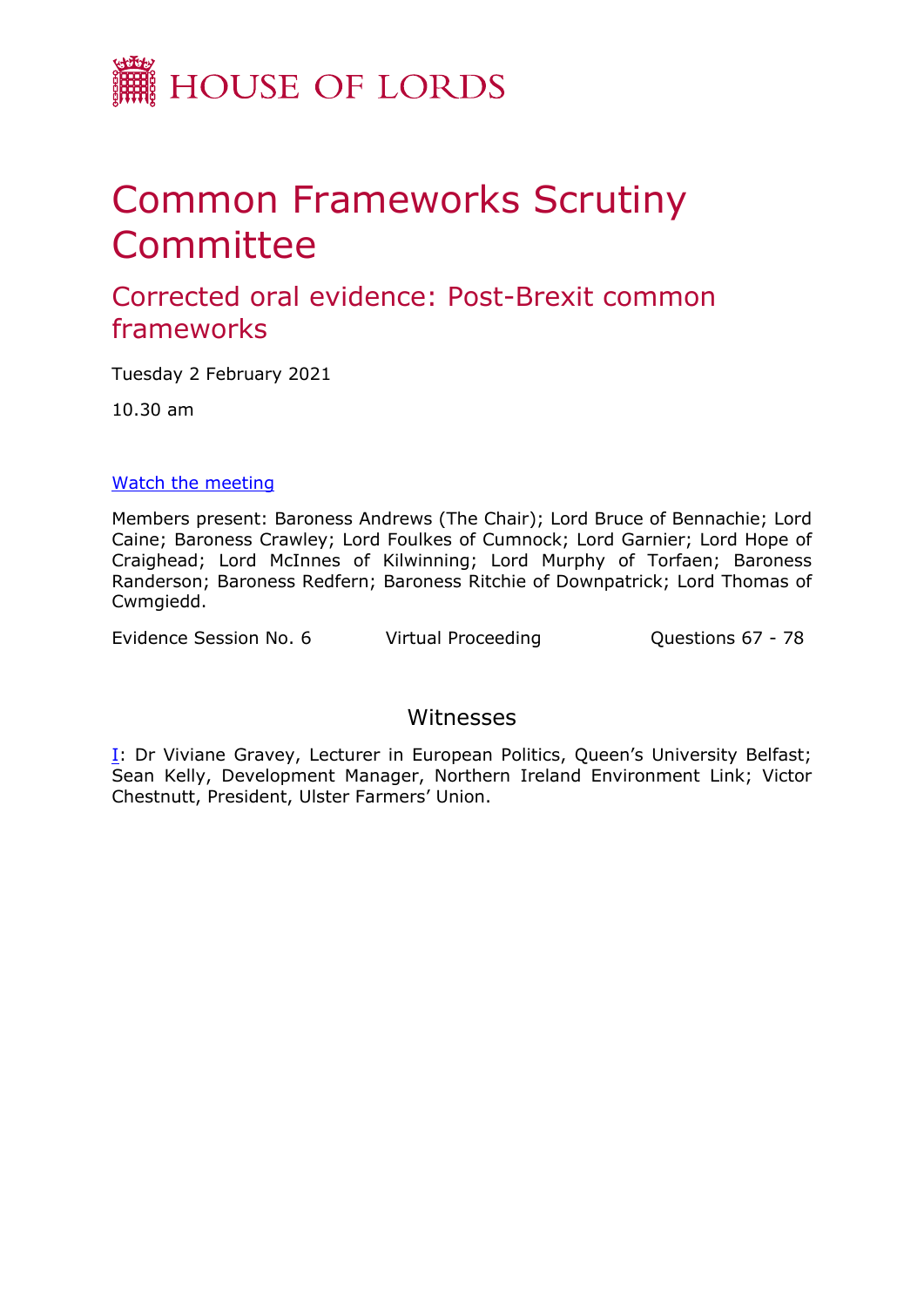## Examination of witnesses

Dr Viviane Gravey, Sean Kelly and Victor Chestnutt.

Q67 **The Chair:** Good morning, everybody. It is very good to be able to welcome to the Common Frameworks Scrutiny Committee three very distinguished witnesses from Northern Ireland. We have Dr Viviane Gravey, who is a lecturer in European politics at the Queen's University Belfast; Sean Kelly, the development manager for the Northern Ireland Environment Link; and Victor Chestnutt, who is from the Ulster Farmers' Union.

I welcome you with particular warmth this morning, because we have found as we have progressed through our committee's work both in dealing with the common frameworks that have been published—we have seen seven or eight of them now, in summary and in final draft—and, alongside that, in speaking to people with particular interest and expertise in the subject, that the Northern Ireland element has been more difficult to understand, for the obvious reasons of the slightly complicated relationship that continues with the European Union and the Northern Ireland protocol.

It was our intention to have a session specifically on Northern Ireland to get to grips with some of the realities on the ground as they were emerging, once the frameworks were in preparation and up and running. Many of them, of course, concern aspects of the environment, whether it is safety or food production, and have a particular relevance for Northern Ireland for that reason.

This morning, our questions will begin with me asking you some rather general questions about the frameworks and the way they operate. The following questions will be asked by my colleagues, who, as you heard in the private introduction to the committee, include people who have had distinguished careers in Northern Ireland or who are from Northern Ireland. They will go into more detail, and I am sure we will understand a great deal more by the end of the session.

At a point in the session, I shall hand over the chair to my colleague, Lady Crawley, in what will be a seamless transition.

This is a very basic question but one that we need to ask you. You will have seen us not only dealing with the frameworks themselves and having the discussions, as I have said, but doing so before the Christmas wrestling, not to put too fine a point on it, with the internal market Bill and all the issues that that raised about the process, politics and policy, and the variation we have seen in the frameworks themselves.

What have you made of the purpose and the process of the common frameworks so far? What do you think are their strengths and weaknesses, especially from your point of view in Northern Ireland? Viviane, could you answer this question first, and then I will move to Sean and Victor?

*Dr Viviane Gravey:* Thank you very much for inviting me today. It is indeed a very broad question.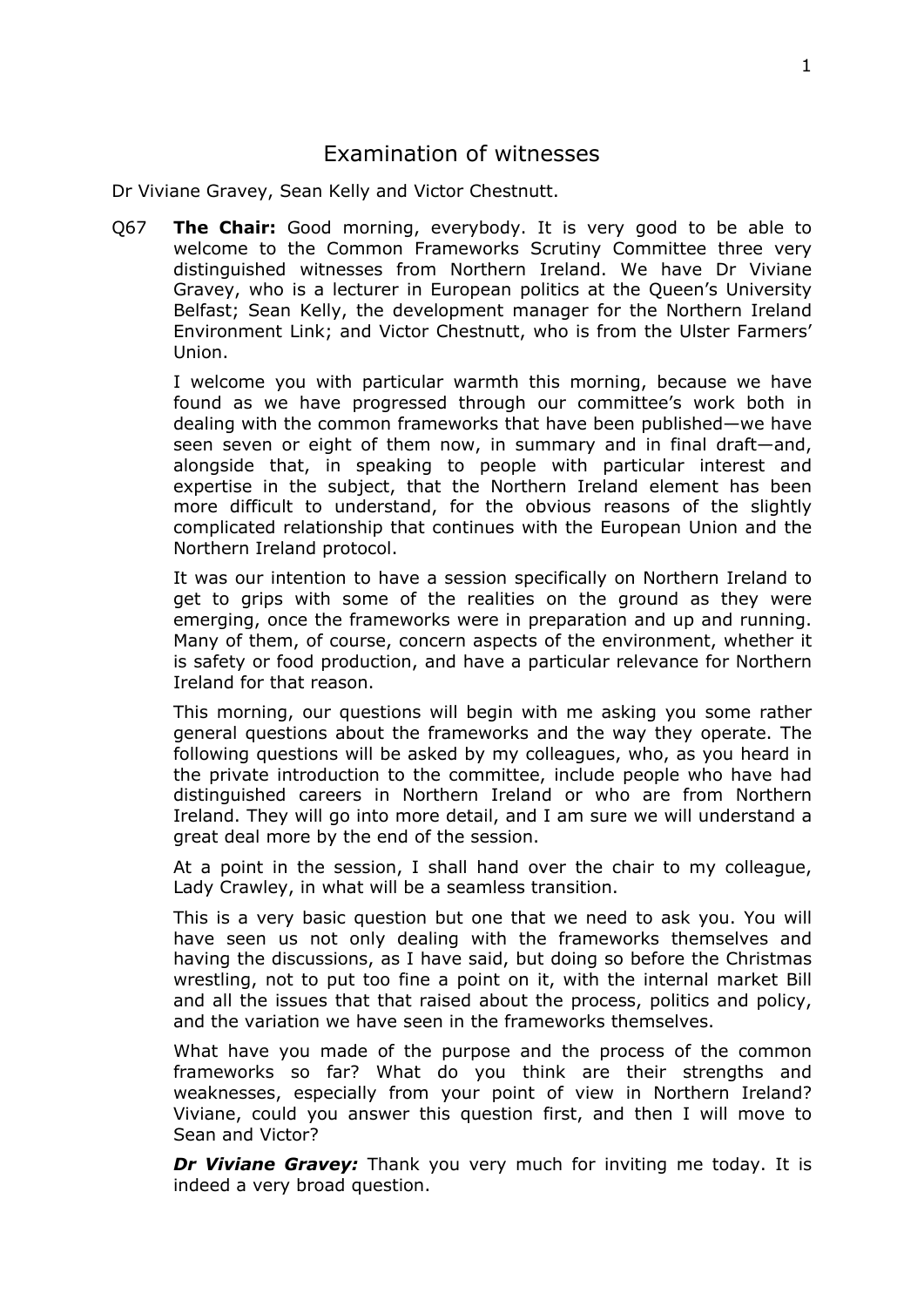It is important to think, first, about where the common frameworks sit in the current relationship between the four Administrations in the UK. I would say that there are four legs to that chair: the internal market Act; the still unpublished intergovernmental review of intergovernmental relations across the UK, which is the leg that is really critical to the chair standing correctly; the trade and co-operation agreement with the European Union; and the protocol to the withdrawal agreement.

So we have the UK-EU leg, which is new and is struggling right now, as we have seen with the issues with the application of the protocol and the fact that no one really knows yet how the new relationship will work in practice, the common framework and the internal market Act. We are still missing the review of intergovernmental relations, but the other three legs are still very recent. This is all a bit up in the air and no one really knows how the different elements are going to work together.

When it comes to common frameworks themselves, if we look back to the start of the process and the Joint Ministerial Committee communiqué of October 2017, we were talking then of the common frameworks as potentially having common standards and common approaches. Now, we are hearing from civil servants that the common frameworks are mostly about process. They are not about policy any more; they are a discussion between the four Administrations to manage divergence and to mitigate the regulatory collateral damage from one Administration choosing to diverge from the others, so we are not even completely sure what these are. They started as a way of potentially having some kind of common approach across the UK, and now we are just talking about mitigating divergence and the impact of divergence on the others.

There is a lot of uncertainty. On the question of success and whether they have been good or bad, that can be measured quite differently. What do we compare the common frameworks to? Do we compare them against the arrangements pre-Brexit or against other plans put in place in that Joint Ministerial Committee in October 2017?

If you compare them to the UK Administration plans, we have had quite a lot of delay. A lot of this has of course been due to Covid, which has put major strain on civil servants across the four Administrations, so it is normal that it has been delayed on this point. However, it is important to realise that most frameworks are provisional frameworks, which means in most cases that they have been given very limited scrutiny by Parliament and there has been very limited engagement with stakeholders.

When we talk about engagement with stakeholders, we are talking about the Administration choosing who they think it is relevant to engage with. That is very different from what came before the common frameworks the EU directives. The EU directives were debated publicly in the European Parliament and in the Council of Ministers, with stakeholders who could decide for themselves whether they felt they were affected, whether they wanted to speak about this topic and whether they wanted to influence it. So there have been delays, and there are big issues with conservation.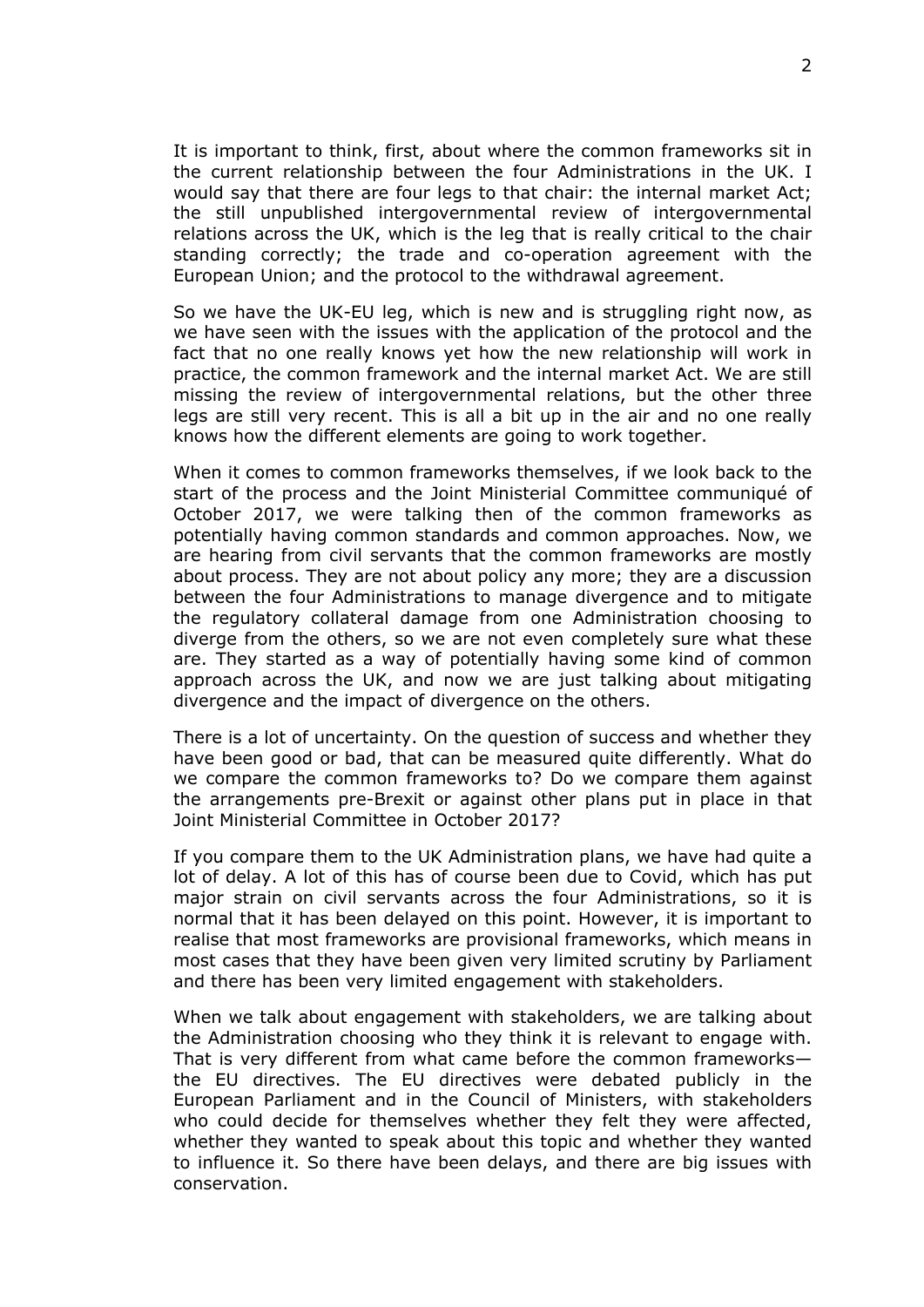The bigger issue when it comes to transparency is that very few legislative or non-legislative frameworks will be built. The four Administrations decided that no framework was required for most of the 150-something issues that were first identified, but the justification for no framework being required for environmental issues such as water has not been made public. We do not know why the four Administrations decided that, when we already know that England is planning to diverge under the 25-year environment plan and when Wales and Scotland have crossborder rivers.

We do not know why the Governments have decided not to diverge. I think that is where scrutiny has to come in, especially by a committee like yours, which does not comment just on specific frameworks but on the whole framework infrastructure. A lot of the points we need to make include, "Don't just tell us about the frameworks you decided to make. Tell us about the framework you decided not to make". That is where my concerns about transparency really are.

Even though I have a lot of qualms about the process, I understand why we need frameworks. We need some ways of working together. In many ways, the UK, for a long time, because of the overlap between what was Europeanised and what was devolved, did not really have to figure out how to work all four Administrations together, and now there is this catching up.

Of course it is not going to be perfect the first time we start doing it. It is good that the process is there, but we have to make sure that we do not end up agreeing to a process that is basically just Executive to Executive, with a very limited role for Parliament and for stakeholders, and that this becomes the norm for the four nations, the four Administrations, working together in the future. Brexit was about taking back control but also about having open government, and these common frameworks are not an example of open government. I think that is all for my opening sally.

**The Chair:** That is a terrific opening sally, because you have touched on so much that is absolutely fundamental to the principle and in the context of all those governmental relationships, which are still in the process of being formed, as well as what is below the surface of those frameworks, which have not even surfaced. You raise a lot of important issues there, which I know my colleagues will want to follow up. It is very helpful context indeed. Thank you very much, Viviane.

Sean, you are on the ground dealing with some of this as it is actually going through, so it is not process to you; it will have real impacts. Can you tell us about your experience so far and how the frameworks appear to you?

*Sean Kelly:* Thank you, Chair, and thank you once again for the opportunity to address the committee.

I will make a general point first, because I will probably reiterate some of this later on in my evidence as well. The committee will already have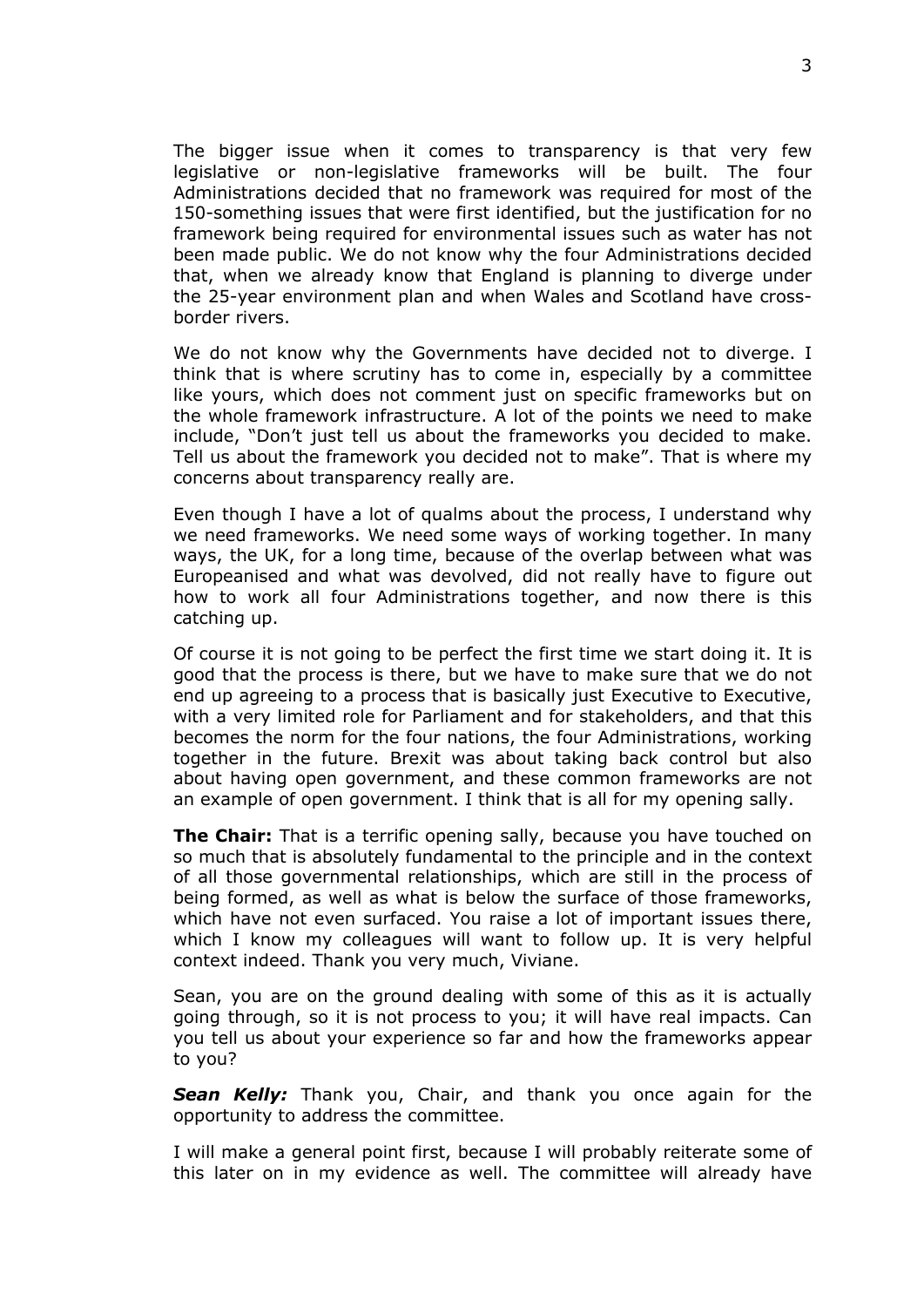received written evidence submitted by Greener UK in agreement with the four country environment links from Northern Ireland and our colleagues in England, Scotland and Wales. We see great potential in the common frameworks, but at the same time it is very early days and only initial common frameworks are being produced for some of the areas.

In the submission we set out the criteria that, whatever the common frameworks might be, they would have to be measured or tested against. We believe that in the four countries the common frameworks could help to deliver through a co-ordinated trans-boundary approach, the management of shared environmental resources, the production of minimum common standards, basically to encourage a race to the top and therefore try to avoid a race to the bottom, and also help the UK deliver on its international commitments. Last but not least, they also need to be tested against accountability, transparency and access to justice.

So far, and Viviane has already referred to this in her answer, there has been very little transparency in things for us to comment upon. As regards the frameworks that have been published, I think that frameworks on chemicals and pesticides have been circulated at the UK level, and there has been one on air quality. In Northern Ireland, we were certainly asked to comment upon the UK emissions trading scheme and so on, but only at a very general level, and once again, as Viviane has mentioned, it seems very process-orientated.

I know you have asked me about my experience on the ground, but we have not seen anything yet. It is hard to comment upon something that you have not seen—again, Viviane has mentioned this—and why some areas are covered by frameworks and others are not, but, overall, I think there needs to be something in relation to ambition. What is our ambition? What are we trying to achieve? I would argue that it needs to be a high-level ambition, but there has been no discussion or chance for an input around that. That, for me, is important.

The ambition would be timely, obviously, because we have a couple of very important international summits on climate and on biodiversity, and if we accept, as I think each of the countries has, that there are climate and biodiversity crises, where does all this fit in? As I said, it seems to be very driven by process at the moment, so it is hard to comment on what you have not seen. Certainly, an engagement process needs to be rolled out in the four countries as a matter of urgency, and importantly between the four countries as well, so that we can get that ambition.

Lastly, I think that in Northern Ireland we have fallen behind on environmental standards and the upholding of and compliance with environmental law and so on. I think the common frameworks extend the opportunity for us to raise the level of ambition within Northern Ireland and throughout the four countries.

I will try to finish on a positive note and say that there is potential, but we are a long way from where we want to be yet.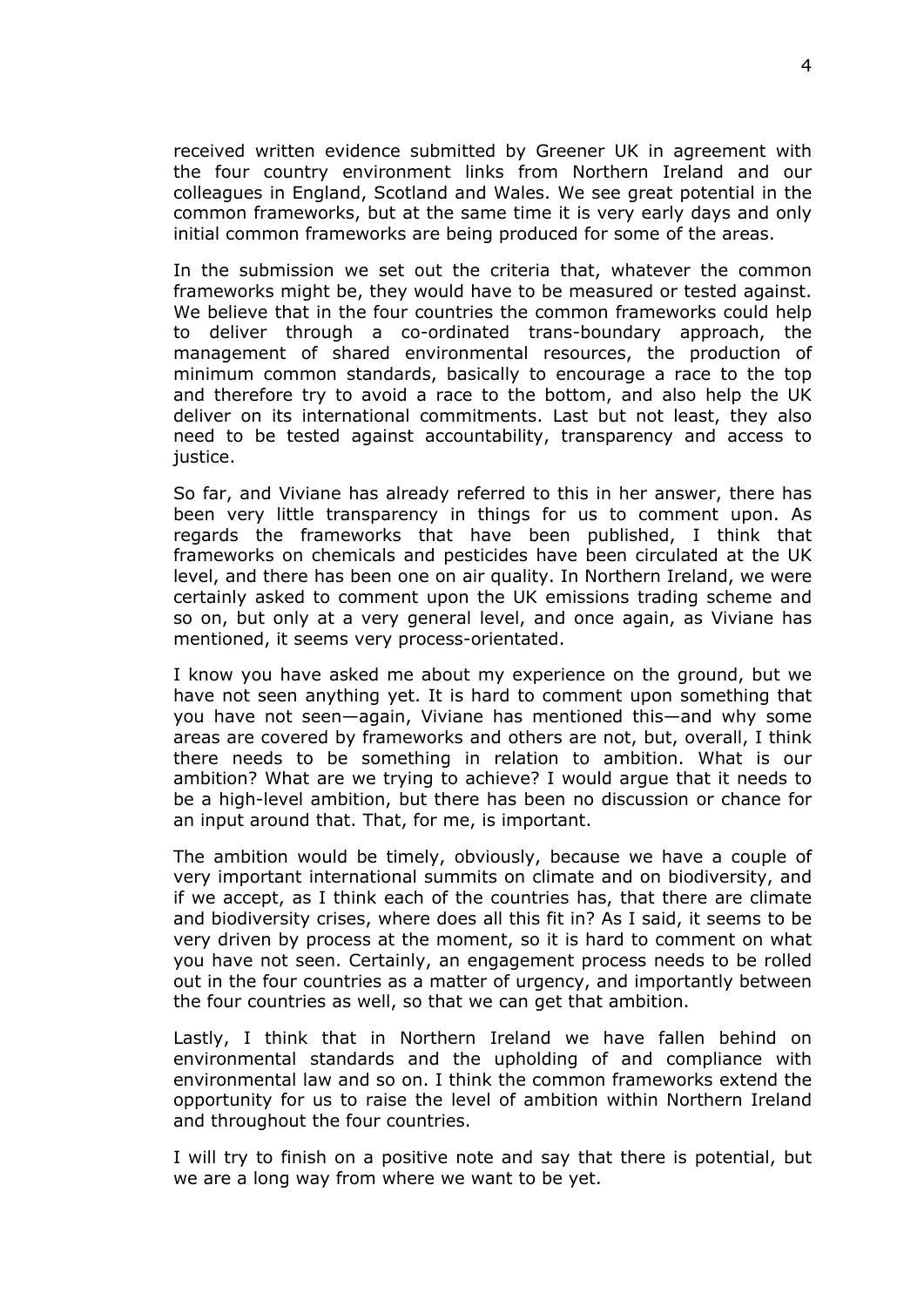**The Chair:** Thank you very much indeed. Just one question: you have obviously very strong continuing relationships with your counterparts across the UK in the four countries in the environmental link, and that has been sustained over some time, I imagine, so you are in a position to know how the other countries are also reacting and trying to conceive and manage their relationship with the common frameworks.

*Sean Kelly:* Yes, indeed. We are in regular contact with them. We have established meetings every month for updates particularly on environmental issues in terms of devolution et cetera, common frameworks, the NI Protocol and so on. A lot of that is information sharing, but in this case I think I can say on behalf of all the links and Greener UK that there is a dearth of information on anything other than process. In many ways, we can understand that.

Information about a lot of the things that would have impacts upon common frameworks, whether it be the protocol or the trade agreements, has come forward very late in the day. Once again, I appreciate the huge resources this takes within Defra, DAERA and other government departments, but at the same time the point remains that there is a lack of information and certainly a lack of a chance to input. We are certainly doing our best across the countries to input where we can and to provide whatever help, encouragement and advice that we can.

**The Chair:** That in itself is very good news. The picture you painted is very familiar to us, of course, because we hear this from all sides and our own experience is of lack of transparency and of information very late in the day.

Mr Chestnutt, so many issues in Northern Ireland revolve around farming, and the frameworks themselves impact on farming processes and food production in many different ways. Can you share your experience to date with us?

*Victor Chestnutt:* Yes, thank you, Baroness, and let me again thank you for the opportunity to come here to give evidence today.

On the common frameworks, okay, having common frameworks is dead on, but we need different rules here in Northern Ireland. Across the UK there are different farms, different scales, different structures, different environmental challenges, and that needs to be recognised in our common frameworks. We do need common frameworks, but they need to be bespoke for the area we are putting them in.

I will take you down to the ground and talk about the situation in Northern Ireland with farmers. We are quite a small region in Northern Ireland; we are half the size of the county of Yorkshire. We have 24,000 farmers, many of them small, part-time farmers, but we produce enough food to feed 11 million, who are mostly UK consumers, so we are very proud of that fact.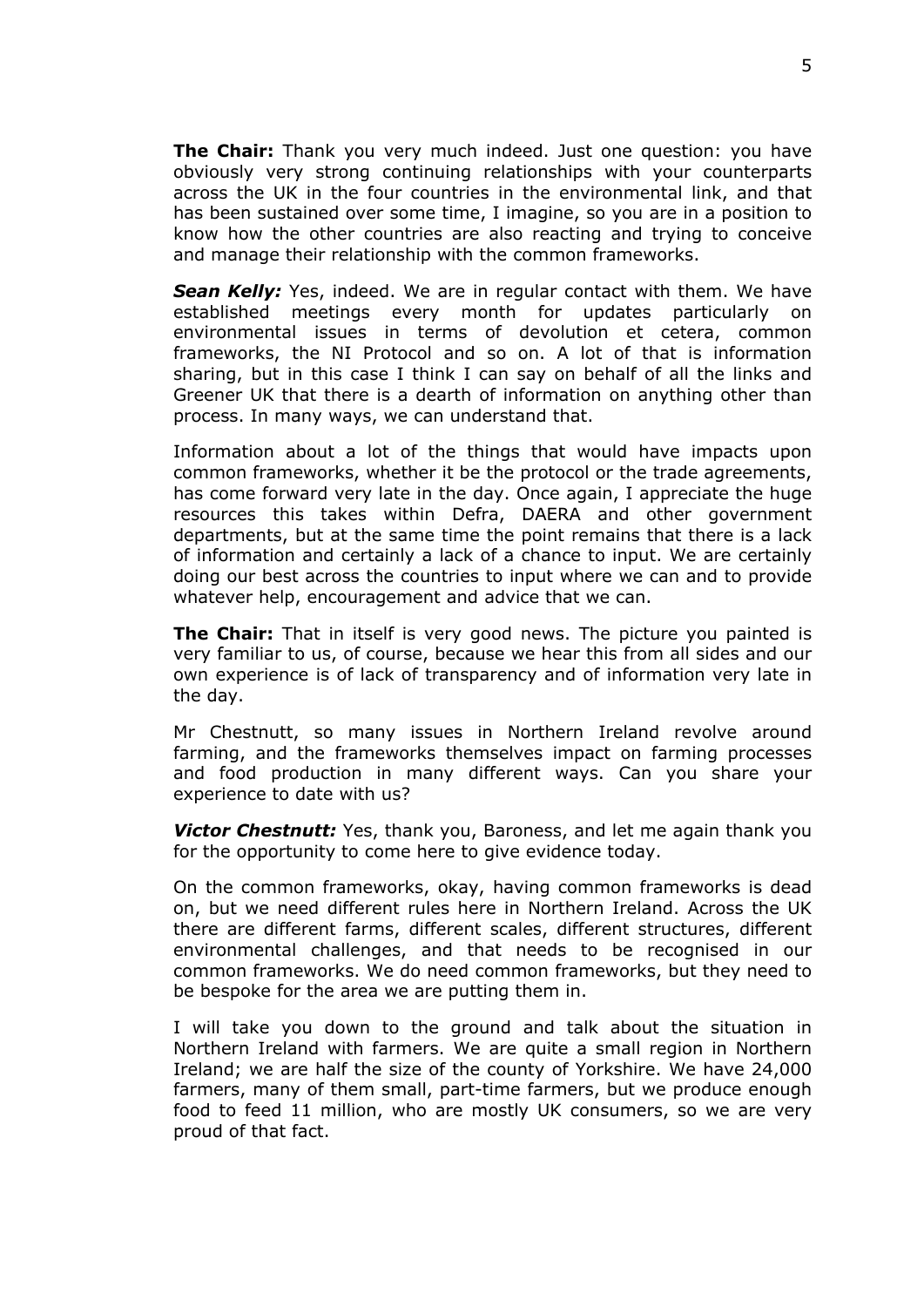The majority of our land is owner-occupied, and about a third of our land is rented. The majority of that rented land is rented from neighbours who may have left the business, but that means that there is great thinking among our farmers about leaving the ground and your environmental footprint in a better condition than when you got them. You would be hard-pressed to find farmers that do not think about it that way around. Having said that, there is a lot we can learn. We are learning constantly, and some of the ways we did things in the past were contrary to our environmental outcomes. I see huge talk in the Ulster Farmers' Union and among our farmers of the higher importance of the environment—how we farm the environment and how that affects the environment. But a lot of our farms are very similar to my own, which is a fifth-generation farm and my son is coming into the business. You are not going to destroy it, but there is always learning to be done.

On the common frameworks, we are concerned that if one region lowered its environmental standards it could give it a competitive advantage, and we have to guard against that. Also, our land border and our competition with the other side of Ireland is really in food and food exports. It is so much about our food that all of Ireland has integrated processing; a pile of their pigs comes north for slaughter, a pile of our sheep goes south for slaughter, 40% of our milk goes south for processing and then some of it comes back north. That integrated supply chain means that we need to keep a very close eye on the European rules and what is happening there, because we cannot have an advantage or a disadvantage over what they are doing.

On the ground, on the environment side I think that farmers are up for change. At the minute, our environment committee is designing a new environmental farming scheme, which is designed from the bottom up, not the top down. We had a countryside management scheme that was very successful in Northern Ireland for a number of years. It had 11,500 members in it. Government produced a new environmental farming scheme. The numbers in it are pitiful, maybe in or around 1,000 in total, and in the last tranche there were only 300 applicants. We need to do better, and that is why we are putting our efforts into designing one from the bottom up.

**The Chair:** Thank you very much. That gives us a very graphic picture of the actuality on the ground. We are very grateful for that. We move now to Lord Caine and Lady Ritchie, who have questions from their own experience of Northern Ireland.

Q68 **Lord Caine:** Good morning, again, everybody. I am afraid I cannot help but begin by noting that we meet against a backdrop of quite extraordinary events over the weekend regarding the protocol, and waking up this morning to the news that staff have been withdrawn from Belfast and Larne and inspections have been suspended. I do not know whether anybody might want to comment on that just briefly.

To some extent you have touched on my specific questions already, but how important is regulatory alignment as far as possible between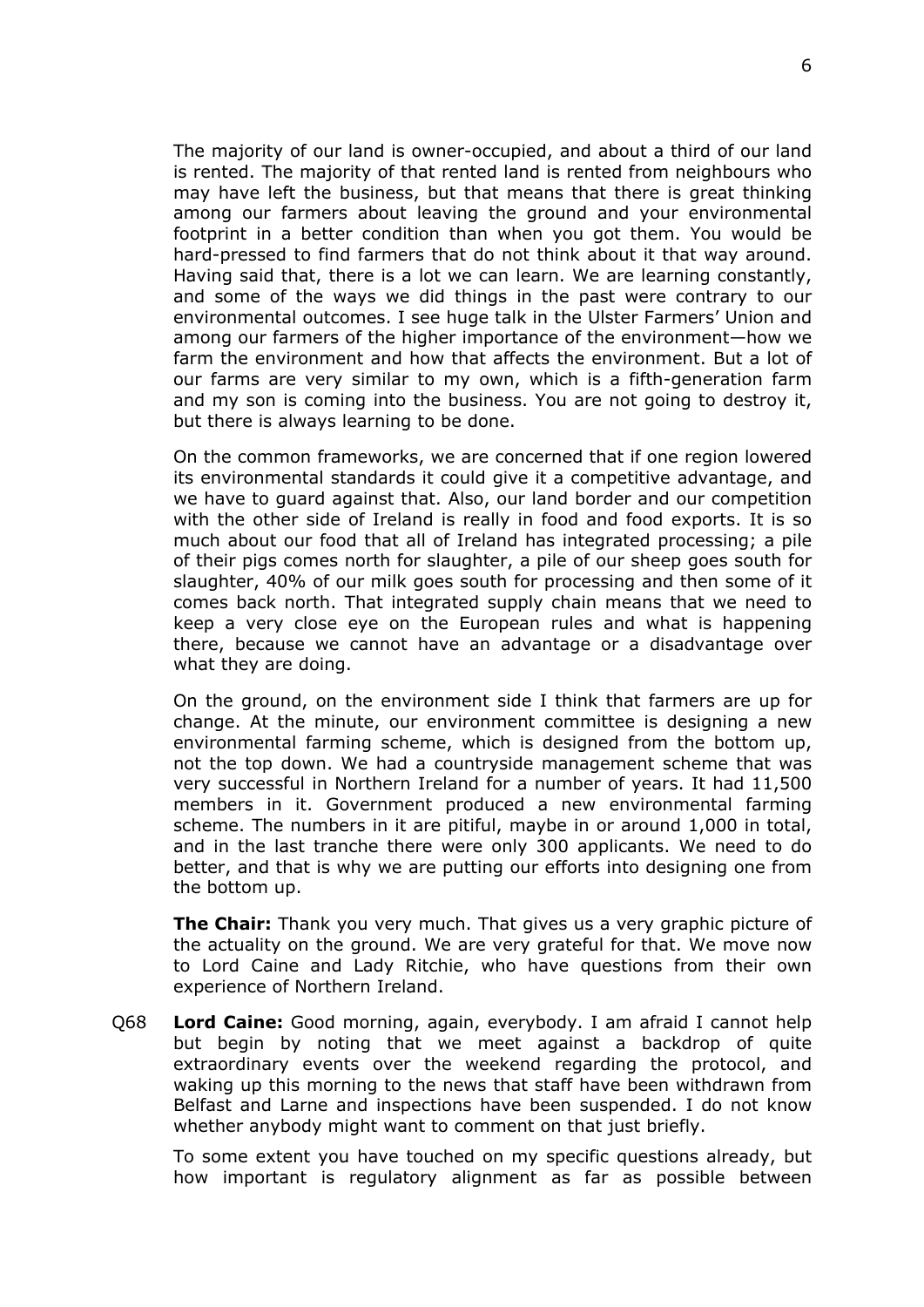Northern Ireland and Great Britain through common frameworks? What do you see as the greatest practical pitfalls for Northern Ireland over possible divergence from common frameworks as a result of the protocol?

*Dr Viviane Gravey:* On what happened this weekend and the suspension of inspection that was announced, we always knew that implementing the protocol in practice would be difficult, especially because preparing for the implementation of the protocol was again delayed due to the Covid crisis. I think the last few days have shown that we can have very practical challenges both in Brussels and on the ground, and that it will take a lot of good will and patience from all sides, which might be a tall order considering how the relationships are currently. We will see. I think Michael Gove is speaking later today about what happened this weekend, so it will be very interesting to hear what he has to say on this.

We are still finding out what part of the Commission was responsible for drafting a piece of legislation very poorly without thinking carefully at all about it. I lost my train of thought, so could please repeat your question?

**Lord Caine:** How important is regulatory alignment between GB and NI as far as is practically possible, and what are the pitfalls over divergence that might come about as a result of the protocol?

**Dr Viviane Gravey:** Regulatory alignment currently does not exist. In lots of areas we already have the four Administrations with slightly different rules. Interestingly, that has perhaps not really been taken into account. The trade and co-operation agreement, for example, speaks of UK standards for environmental law as if we have one standard. We do not.

However, there is also the question of how much more divergence we can have. The common frameworks are not really about agreeing common standards; they are really about managing that divergence. These frameworks could just be the first draft, the first version. They could be provisional frameworks, and the bigger frameworks after parliamentary scrutiny and involvement could then have these common frameworks. I think a lot of people would like common frameworks, common standards, especially if you are thinking of businesses having certainty about what the rules of the game are.

The critical element for me, speaking as someone who works in the environmental sector, is first having a regulatory baseline. It is okay if we have just a common baseline of standards that we cannot go under. Then perhaps you can innovate, you can do things a bit differently and have more ambition in different parts of the UK, but we need to be careful not to have a race to the bottom that will put a lot of pressure on economic actors and on citizens. We should all be able to expect, as people living in the UK, to have clean water across the UK.

This is especially important for Northern Ireland, for two reasons. First, it is a small Administration, and a poor Administration, and the ability to diverge meaningfully will require a lot of effort on the part of civil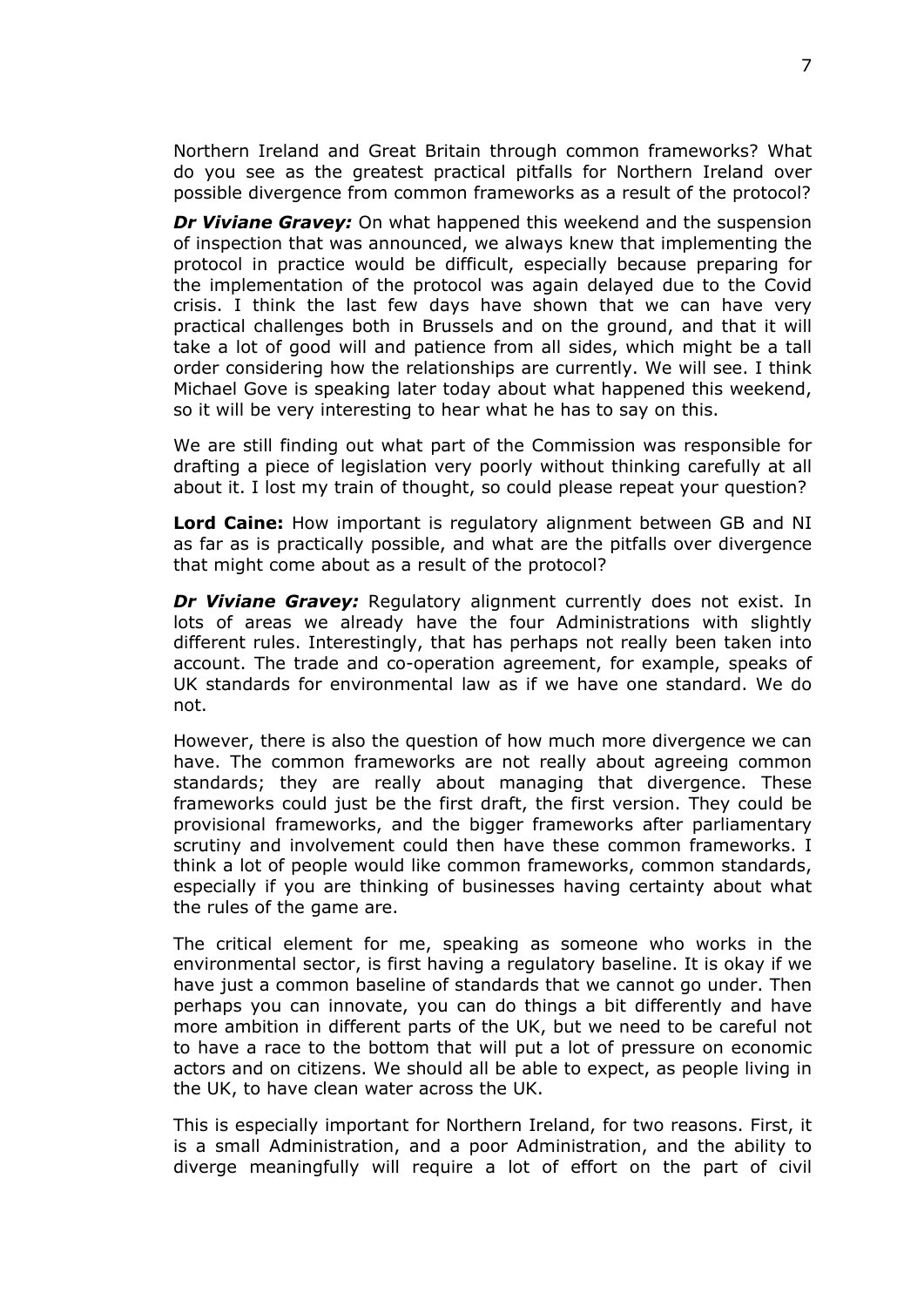servants even to be able to prepare a case for divergence. In many ways, it is likely that Northern Ireland will not be at the forefront of divergence.

It will be stuck, of course, because there will be areas covered by the protocol where it has to keep pace with the EU. Chemicals is one of the areas that has a common framework and it is in the protocol. The common frameworks can really help to make sure that the protocol applies in Northern Ireland, but it is for the four nations to consider. Through that common framework we will be able to see that the rest of the UK has to take into account what it means for Northern Ireland to keep pace with the EU. Will GB—Wales, Scotland and England—decide to follow suit with what changes Northern Ireland has to make in order to make sure that there is not this increasing divergence?

There is a specific case that is coming up, which is the ban on lead shots in wetlands, which has just been agreed by the European Union. That is an amendment to REACH, the chemicals rules, so that is covered in the protocol. Critically, these are banned currently but differently in Northern Ireland and Scotland, and not in Wales and England, so we are going to see these kinds of practical links between how the protocol and the common frameworks fit together in the coming months or years when Northern Ireland has to revise its rules on lead shots, for example.

*Sean Kelly:* Thank you for the question. Once again, I would reiterate what Viviane has said. To approach the question in a different way, we definitely need alignment, because one way of looking at it is that, if we do not have alignment between Northern Ireland and GB, or if we do not have alignment full stop, even between any of the countries in the UK or any of the regions in the UK, we will have a state of confusion, with the different countries going their own way.

I can understand and I take Victor's point that there have to be regional differences. It is not one size fits all, but at the same time I think we are going to need a common approach, because if we do not have a common approach, as Viviane says that will lead to a race to the bottom and it will be to a region's advantage to deregulate if it gives it a competitive advantage. I am not saying that the countries would necessarily think of it like that, but it would give them a competitive advantage.

Alignment is very important, but where appropriate it will have to be alignment in terms of targets in law. It will have to be law, law where it is necessary, because if we get a lot of voluntary agreements that can lead to further confusion about the rules and what happens if you break them, and so on. In some instances, if we do not have alignment and it is not put down in legal terms, we could end up with a long wish list of what we are trying to achieve, rather than what we have to achieve. I made comments earlier about the level of ambition within that.

Viviane has also talked about the resources. Our elected representatives here and the civil servants—I know DAERA has a small team—will have to look at the common frameworks and see how they interact with the environment. They will also have to look at the Northern Ireland protocol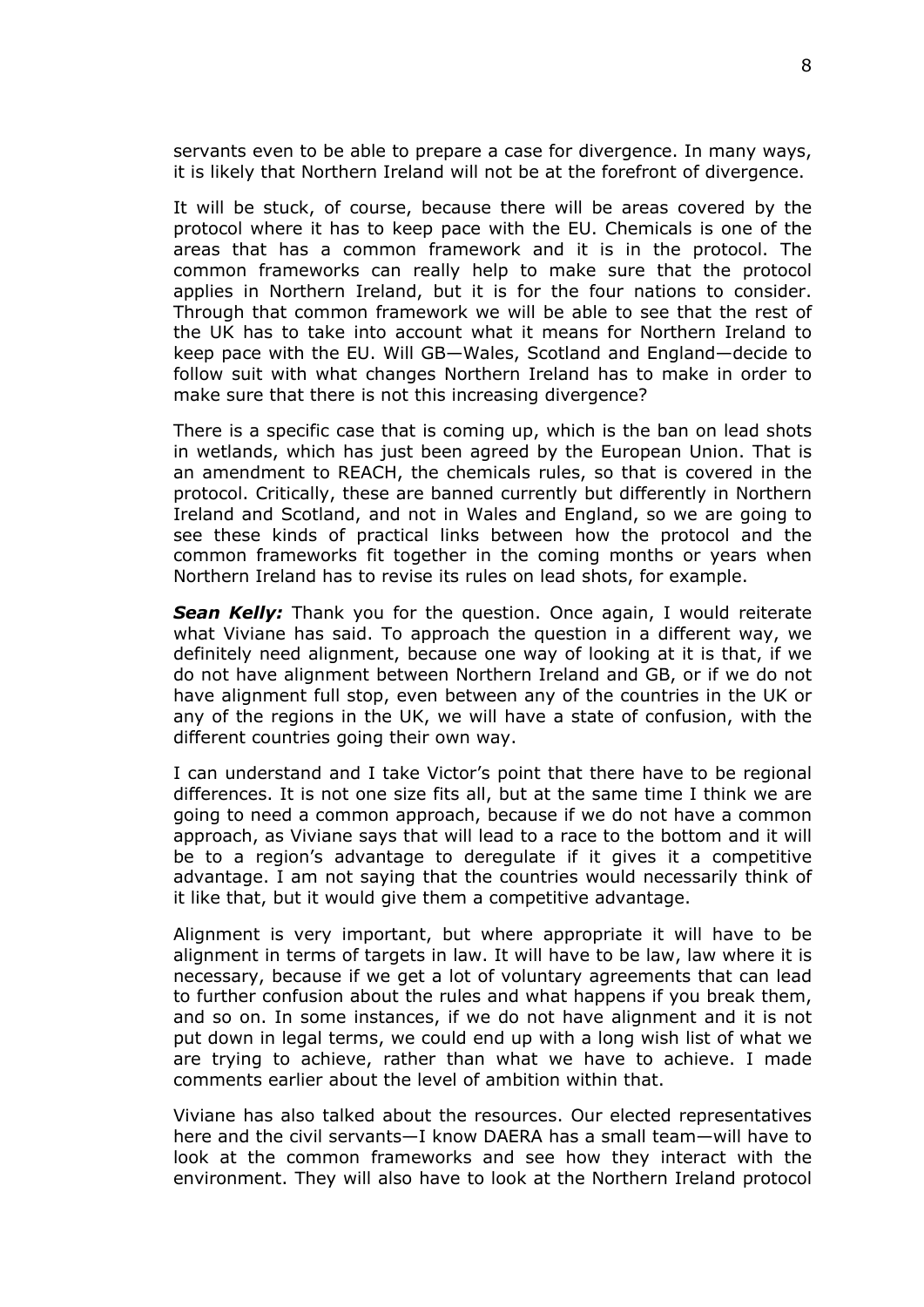and see what areas are affected by it and the areas that are affected by the common frameworks and the Northern Ireland protocol, and then they will have to work out what areas are affected or that could have implications for the Good Friday agreement and the north-south operating bodies. There will be a lot of work. It just shows how complex it will be here, which is why in this case it will be important that we put alignment into law and to try to get alignment as tightly controlled as we can.

**Lord Caine:** That is very interesting. Victor, just to round off.

*Victor Chestnutt:* Thank you, Lord Caine, or maybe Jonathan. I am not sure what you go by.

**Lord Caine:** Jonathan is fine, thanks.

*Victor Chestnutt:* Yes, thank you. I will just take a minute to go to the weekend events about the protocol. First, I would just say that at the farmgate there is an increasing level of frustration at checks and blocks that we did not realise were coming.

I am going off-piste a little, but I will give you a couple of examples. In Northern Ireland we had a small family farm, so we punched well above our weight in pedigree livestock. If we go over to the UK mainland to sell our wares and for some reason one is not sold, it cannot come back into Northern Ireland for six months now because it is seen as not being six months resident within the UK. We have a fully traceable system in Northern Ireland. There is no risk of that going over into the EU. To me, the answer is for a joint committee to get up and running as quickly as possible to sort these things out. That residency should be able to take place in Northern Ireland. It is a sensible solution. Our traceability system is second to none. It can have a block on it from going on into the south.

Also, because of the farm size in GB mainland, quite a lot of our machinery is second-hand machinery brought in from the UK mainland. I have a friend who used to be a potato grower. He got MS. Many a person would be sitting in the house trying to look after himself but he always had an interest in machinery, so he runs a small one-man-band business buying machinery over the internet and bringing it into Northern Ireland. He rang six suppliers there just last week. Not one of them will deal with him now because he is in Northern Ireland. They said, "Listen, Brian, we value your trade. Nothing against you, but we're just not going through this paperwork".

The problem is that, before this, everything had to be clean before it came into Northern Ireland. That was checked at Larne port by our group staff. Now you need a veterinary certificate for every piece of equipment. Where does the common sense come in there? We need to inject some common sense. There is frustration building in Northern Ireland about the unnecessary hiccups, and the sooner a joint committee gets up and running and tackles these issues one at a time—I think there are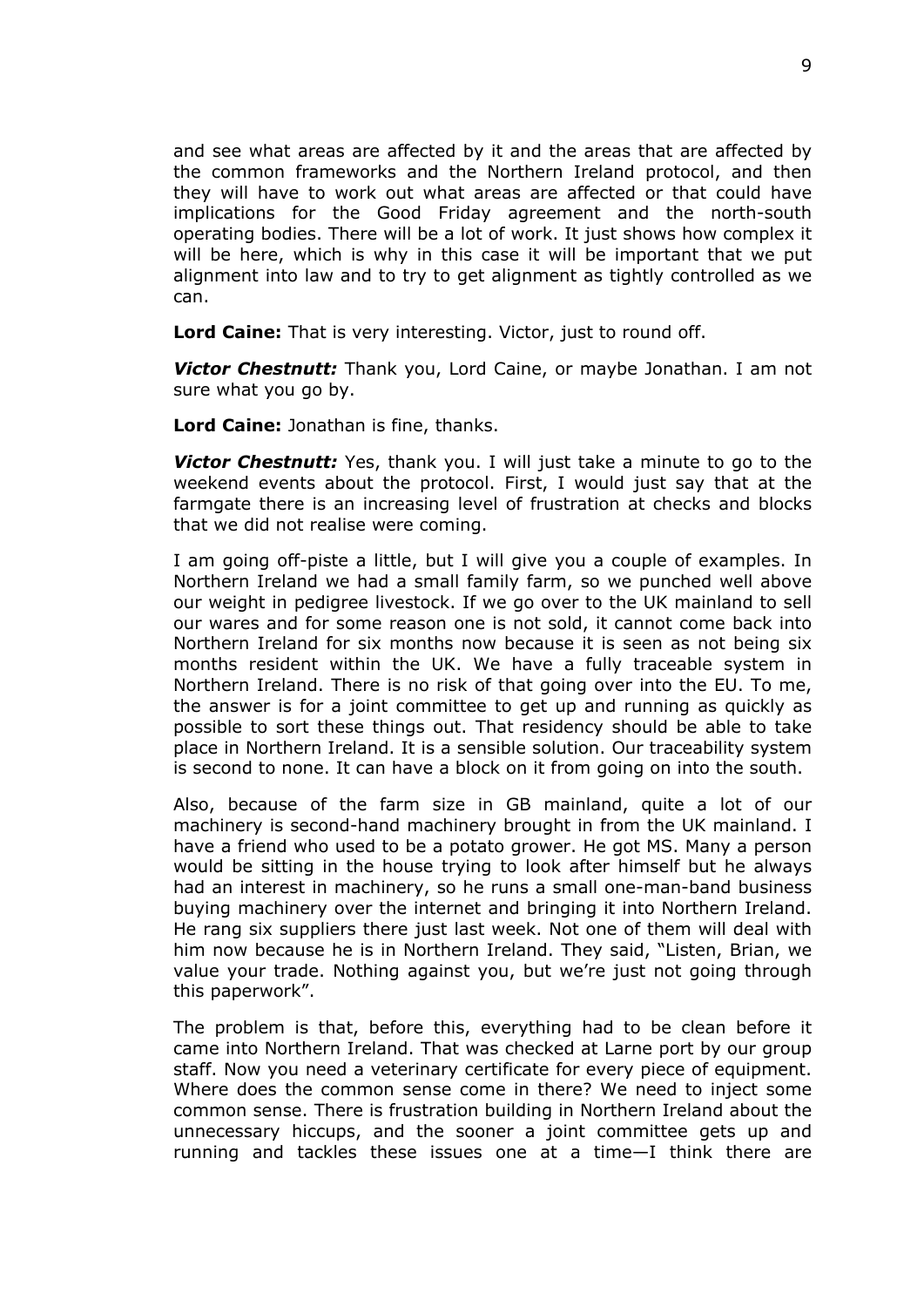solutions to them all—the better, because otherwise we are heading to a very dark place if we cannot get checks going.

We are concerned about staff not being there to do the checks. Our stuff has to go out to GB, other stuff has to come in. Some ingredients for different products need to come in. If there are no checks, are they going to be sailing straight through without checks or are they just not going to come? That is the question we are looking at today. Sorry, for going offpiste a little bit on that.

On regulatory alignment and where the potential pitfalls are, I would say that there are certainly pitfalls. Yes, we need an overarching regulatory alignment, but there are circles that are difficult to square. On plant protection products, for example, we are now going to be under EU rules. Roundup, for instance, looks as if it is set to be banned in the EU, but it looks as though the UK might continue to use it. That will put our arable farmers, who are quite a small sector in Northern Ireland, at a disadvantage.

That is just one example of ways in which this could affect different regions. We need an overarching regulatory alignment because of our link to the EU and being in the EU regulatory zone, but it could cause issues for us here in Northern Ireland. I will leave it at that.

**Lord Caine:** That is really helpful. I could come back on that, but I am conscious of time, so I will pass over to Baroness Ritchie. Thank you very much, everybody.

Q69 **Baroness Ritchie of Downpatrick:** Thank you, and good morning again. How should common frameworks relate to the Northern Ireland protocol, and what role should common frameworks play in responding to changes in EU law covered by the protocol? I note that Victor has already referred to the issue of Roundup and the whole issue of pesticides, and the whole issue therefore of feed for animals and the need for some form of realignment in relation to that, because a lot of the feed is imported from Britain but there is also the north/south component. I am conscious of time, Chair, so if I may I will go to Victor.

*Victor Chestnutt:* Yes, thanks. I will keep this brief, Baroness Ritchie. Nice to meet you again.

**Baroness Ritchie of Downpatrick:** Yes, we have had many a conversation.

*Victor Chestnutt:* I will just say that what we need is no duplication. We need clear boundaries and clear pieces of legislation. I will leave it at that.

Baroness Ritchie of Downpatrick: Thank you. Sean.

*Sean Kelly:* Thank you, Baroness Ritchie. Once again—

**Baroness Ritchie of Downpatrick:** You are all very formal today, but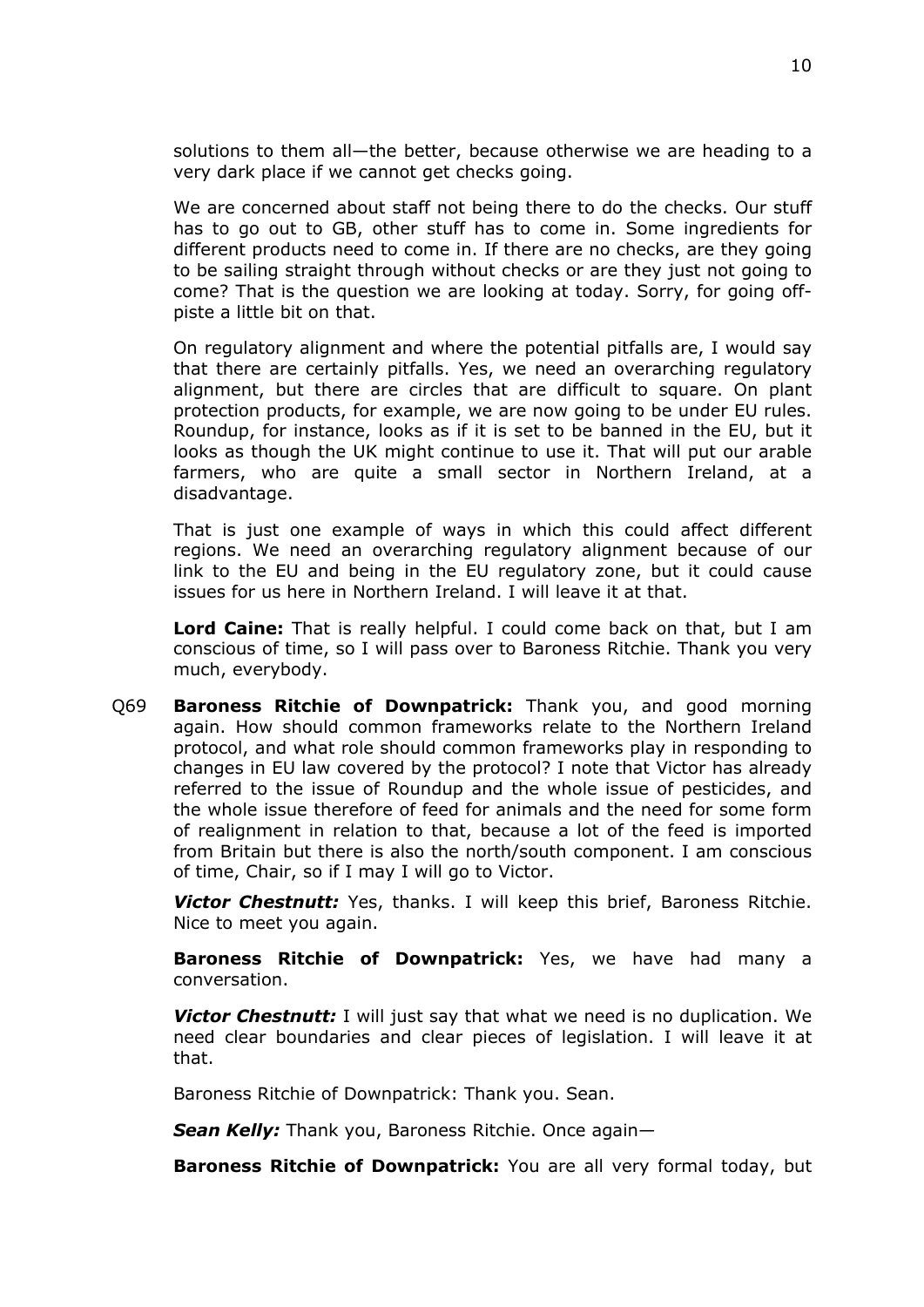#### anyway.

*Sean Kelly:* Thanks, Margaret. It is an interesting question. I listened last week or the week before to the Committee for Agriculture, Environment and Rural Affairs evidence session with DAERA officials up in Stormont. They also highlighted the fact that in some ways it is still early days and that a lot of clarity needed is still needed about the implementation of the protocol and how it interacts with the common frameworks.

To be frank, some of these are political decisions. We—me, Victor and Viviane—can give our viewpoint on it, and are very happy to do so, but they will be political decisions. I would support what Victor said about trying to keep it as simple as possible, although that might not always be easy.

In terms of how the areas and issues interact, I think the Governments will have to try to see what consistency they can bring in. It is not going to be easy. Reconciling all this is something that the common frameworks are possibly designed or set up to try to help us to deal with.

To me, there are a couple of options, maybe more. Under the Northern Ireland protocol, if there is an issue, say, with pesticides, we have no option but to follow the Northern Ireland protocol ruling on this one and to follow the EU rules. If GB does not do the same, there is obviously the possibility, or likelihood, of divergence. Either they have to follow the EU rules or else they have to try to design their own rules, and try to do so, hopefully, in a way that causes the least friction—well, friction might not be the right word to use at the moment—or, rather, makes it easier for Northern Ireland to try to fulfil its UK commitments as well.

I think the challenge there will be: what can be done? What is the consistency? What can the four Governments put forward? It will have to be a political deal, so to speak. I am sorry that I cannot go into it more, because I am afraid, like a lot of things to do with this, it depends. That is the answer really, and it is not much of an answer. I think that the Governments will therefore have to take the lead and try to smooth the waters as much as possible.

*Dr Viviane Gravey:* On a lot of these issues, such as pesticides and the Roundup issue, for example, we will have to be aware of the possibility of divergence. France has just agreed to reintroduce Roundup for beetroot and sugar beets, so even on the EU side it is not a one size fits all. You have national regulations that might differ, and there will be the possibility of divergence even within the rules for special treatment of certain sectors. Therefore, we will have to be very careful

It could be that there is no problem there. It could be that there is enough flexibility in the UK frameworks and the EU overall frameworks be it a regulation, be it a directive—that Northern Ireland ends up with the ability to be in them both at the same time without any problem.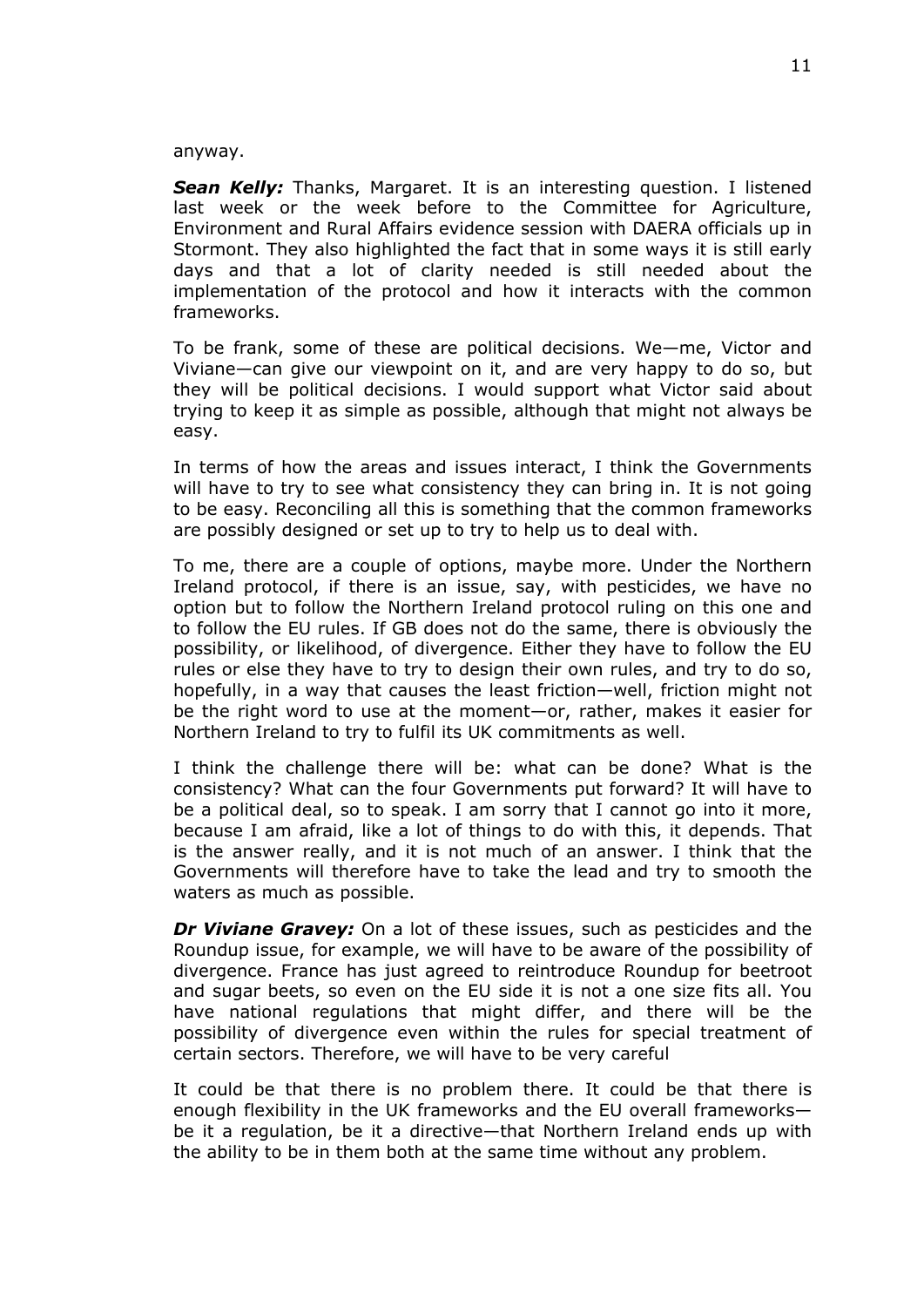This will be on a case-by-case basis, and there will be a lot of pressure on stakeholders and on civil servants, because we will not know, until we actually see new rules coming from the EU and divergence starting from the UK, how much of this will be a problem in practice.

#### **Baroness Ritchie of Downpatrick:** Thank you.

*Baroness Crawley took the chair*.

Q70 **The Chair:** Baroness Andrews has now had to leave the meeting. We will now move on now at a bit of a brisk pace, if we can. I am Christine Crawley, by the way. I am very happy for you to call me Christine.

My question is about stakeholder involvement in particular, which Viviane just referred to. This committee and others in the devolved Administrations have been very concerned about the thin and patchy engagement so far between the development of common frameworks and stakeholders, such as you.

I suppose this question is particularly for Sean and for Victor. What is your view of the stakeholder engagement so far in creating common frameworks? Have you been consulted on any common frameworks?

As you know, there have been 14 Defra frameworks so far on issues such as agricultural support, fertiliser regulations, animal health and welfare, food labelling, plant varieties and seeds. Have any of these come across your desks at any point in the development of these frameworks, and would you expect them to, and what would your contribution be if they had come across your desks?

*Sean Kelly:* Thank you for the question. In short, interaction in terms of consultation and so on and a chance to engage are very piecemeal across the UK. As an environment sector in Northern Ireland, we were certainly asked to come in on one, which, if I remember rightly, was on the UK emissions trading scheme. That was the only one that I remember coming from Northern Ireland. To be fair to the AERA committee up in Stormont, it too has received very little information.

My understanding is that, until the provisional frameworks themselves are signed off, by England, Scotland and Wales as well, they cannot even be shared with the committee so that they can look at them and start its scrutiny process. There may be also issues and delays there with the forthcoming elections and so on.

There is very limited engagement, and we do not have a timetable for that engagement at the moment, so if, when and how it will start is the problem. Something that I think we would very much call for is for each of the frameworks to have a timeline, to be published and to give us a chance to engage within Northern Ireland, and I am sure between the countries as well.

On the question of concern about the engagement process and so on, I believe that the DAERA, understandably given the importance of the agricultural industry in Northern Ireland, undertook its own prioritisation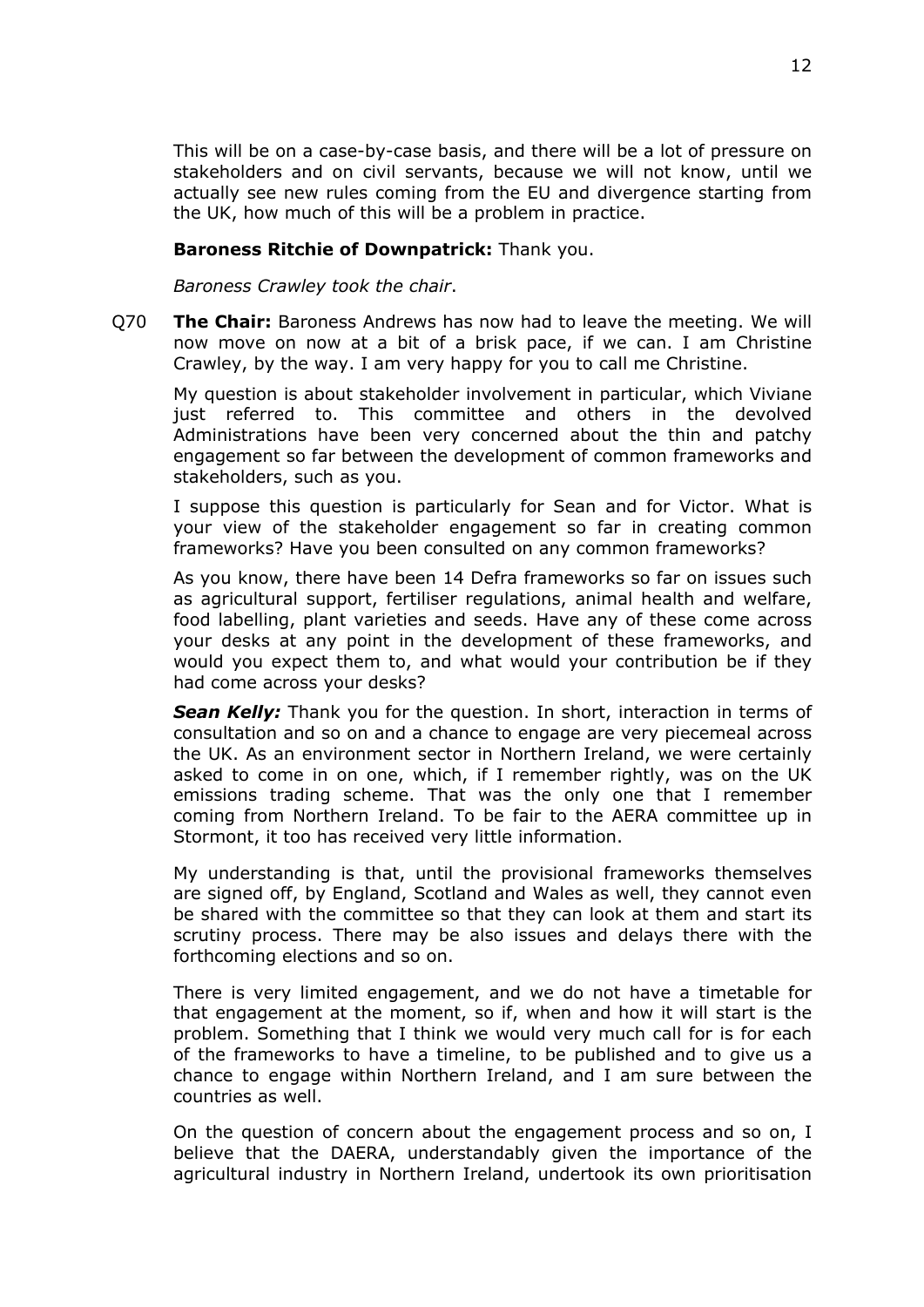process around June last year. I know that some of the environmental frameworks, particularly in relation to the natural environment and biodiversity, were, and as far as I know still are, rated as low risk. I think the intention was that they would be dealt with in time when resources are available.

I may not have the latest, most up-to-date information. I have not heard anything more on that, so what I am saying is that the frameworks are vitally important, and the environmental ones are obviously very important, given today's subject area and the level of interest in them. I do not have any indication of any work having started within the department, certainly nothing that has been shared or can be shared.

Those are my concerns and, as I said, there has not been the chance to engage at the highest level as regards what should or should not be in the frameworks. What should the level be? As I said before, I would have thought that there needs to be an overarching common framework on ambition. That would have been a good start. What are we trying to achieve? Otherwise, it is very important, we do need to get down into the detail, but detail to achieve what exactly?

**The Chair:** That is a very good question. I think your comments underline our frustration with the timelines. There should be templates, for instance, across frameworks, so that everyone involved in their development knows that they are starting from the same point. All these aspects of it are very frustrating. Victor.

*Victor Chestnutt:* Thank you, Christine. The short answer to your first question, on whether we have been consulted, is no. The answer to the next question, on whether we have concerns about transparency in the common frameworks to date being applied without having been published, is yes, we do have concerns. Just to elaborate on that a little bit, we do not seem to be being involved, and if you do not build the thing from the ground up it will not succeed. That would be our comment. Just to give a proper place to our own establishment, we do have engagement with our DAERA establishment under the AERA committee in Stormont.

On future support, we are starting as an industry to work with people like the Andersons Centre to look at different sectors to see how they would go forward. Once we get each sector finalised, we present that to our Minister, who, by the way, is headed into hospital today, so there is an interim person in charge. But, yes, we are feeding in at that level.

**The Chair:** Thanks very much, Victor. That is very useful to know, particularly about your engagement with Stormont. As a committee, we have already begun the process of talking to the consultative committee in Stormont that deals with common frameworks, so that is very useful. Thank you very much. Viviane, did you want to come in?

**Dr Viviane Gravey:** Yes, because as Sean said, there was a very recent update from DAERA to the AERA committee in Stormont. I was surprised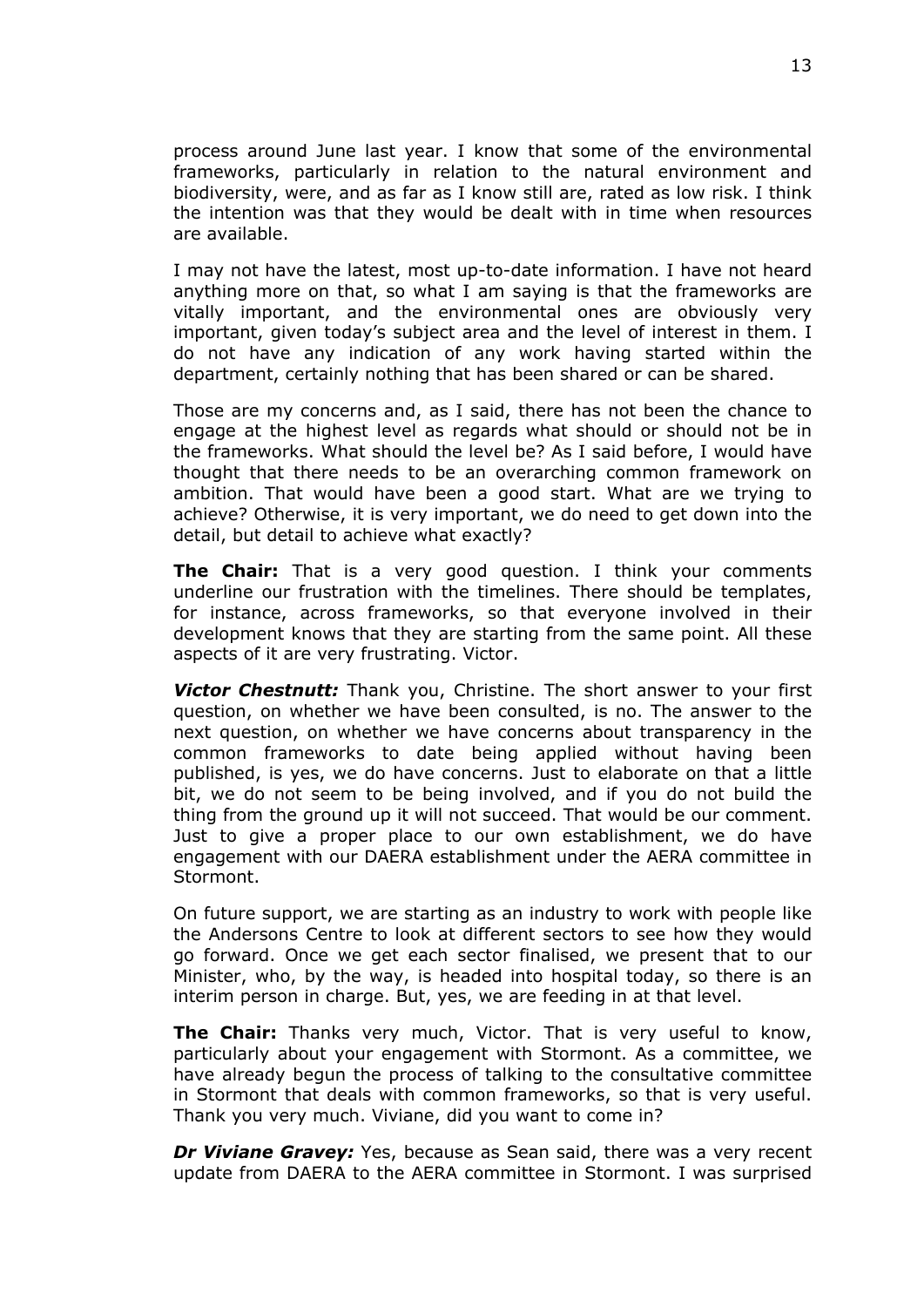when the Chair said that you had received seven summaries. The AERA committee has been sent 12 summaries from DAERA, including six oral briefings and four written briefings to build up. In general, I think the officials there were very keen. They said, "We've welcomed your scrutiny". This for me stands in very sharp contrast to the letters that Chloe Smith MP sent to the House of Commons Public Affairs Committee, in which she said that there was no plan for scrutiny at earlier phases, so there is no plan for parliamentary scrutiny until the fourth phase in the programme when the frameworks are published.

There is quite a bit of difference in how the scrutiny is going. It is apparently going quite well in Scotland. There is some issue in Wales with civil servants having to have ministerial approval before they can share with the Welsh Senedd. This is also something for a committee like yours to look at. We need to make sure, of course, that there is scrutiny in parallel in the four nations and that you have access to the same material. It does not make sense that it is considered to be perfectly fine to share with the parliament in one part of the UK and not with others.

**The Chair:** Thanks very much, Viviane. You are absolutely right that it does not make sense, and we grapple with this as a committee, shall we say. Lady Redfern will continue the questions on this particular aspect of engagement.

Q71 **Baroness Redfern:** Your introductions touched partly on my couple of questions, but if I may I will turn to Viviane first. Viviane, you mentioned process and limited scrutiny and how it impacts on transparency. Could you elaborate a little on that, and on the frameworks being applied without being published?

*Dr Viviane Gravey:* Yes, of course. The common frameworks are one of the ways in which the four Administrations are working together. We know that it is one of the ways in which they are working quite positively together. There is strong support for common frameworks in all four Administrations, which is not the case with the internal market Bill or the EU-UK trade and co-operation agreement.

In many ways, this should become the flagship. This is the four Administrations' Working Together programme, yet this is very much Administration to Administration. It is an Executive-led process, with Parliament being involved very little and very late and stakeholders being involved very little and very late. That is very worrying in terms of the standards it sets for intergovernmental relations in the UK, because it really tells us that it is just a story of civil servants working together. That is great if they can work together, but we need to make sure that there is some transparency and some legitimacy to the process.

If you end up with a proposal for divergence being put forward by a Minister, with support from one of the legislatures, which ends up having to be rolled back because it would have an impact on other Administrations—and the decision to cut it back and to rephrase it is just taken civil servant to civil servant or Minister to Minister—there is a big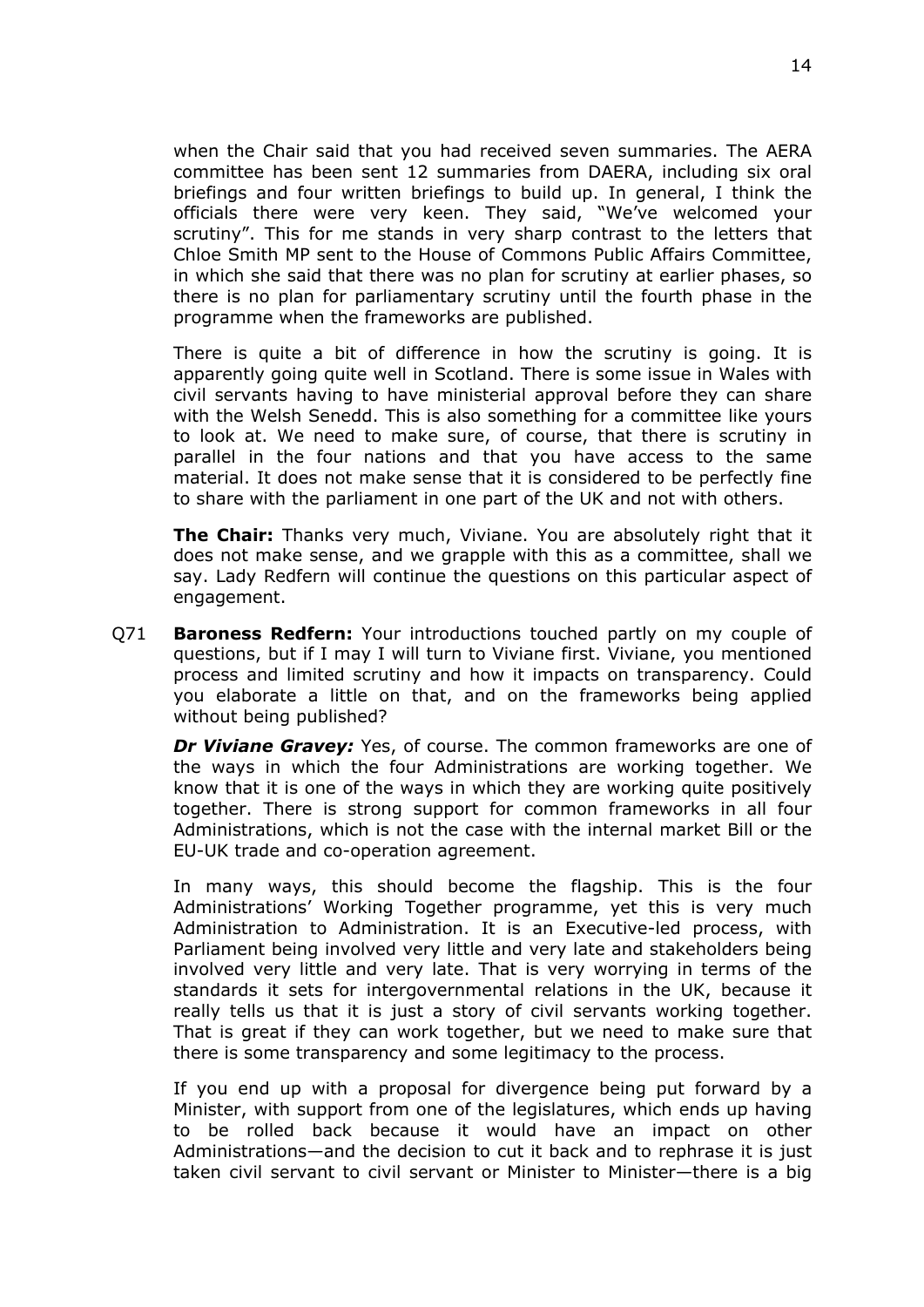issue there in terms the devolved nations but also England being able to meaningfully diverge. The decisions to diverge from EU standards should be done in the light of day in parliamentary settings and not between Ministers.

**Baroness Redfern:** Thank you very much, Viviane. I will now go to Victor. Before I ask you to respond, Victor, I should say that I welcome your response about guarding against reducing standards, particularly environmental standards and obviously animal welfare standards. Anyway, Victor, thank you, and I await your response.

*Victor Chestnutt:* Yes, thanks. Our experience is that we really need to be consulted on these things. We are not being consulted, so that is what we would like to see being done differently. We have a close relationship with the NFU, but it is very important that the NFU is not seen to be speaking on behalf of all four farming unions, because of those regional differences. I will just leave it at that. Thank you.

**Baroness Redfern:** Thank you, Victor. I will now move to Sean. You mentioned in your introduction my question regarding frameworks being published and so on.

*Sean Kelly:* Yes, I referred to that earlier, and both Victor and Viviane have made some of the points that I was going to make. The other thing that I would say about the process and provisional frameworks that have been published not having had any scrutiny and so on is that, I think I am right in saying, the common framework areas intersect more of Northern Ireland's devolved competence than other parts of the UK. That is my understanding. Basically, that they are impacting more on environmental areas here than in other parts of the UK. Therefore, the level of scrutiny from Northern Ireland and the point about not having the opportunity to provide input will be a bit of a concern if it is going to impact us most.

I believe, for example, that the committee has written to the First Minister and the Deputy First Minister. I know that the Executive office here in Northern Ireland has an overarching responsibility, and that within that there is a Civil Service team and stuff as well. What I have not seen, and I am not sure it is in the public domain, is any level of input or what has been put forward or proposed. That may be because the opportunity has not been there, but either way it is a concern.

If it affects us most, surely we should be at the front of the queue in some ways in trying at least to influence or to ensure—to put our best foot forward—that it takes in Northern Ireland's concerns. They should be up there front and centre, but, as I said, there has been nothing on that.

In terms of scrutiny, I will put in a plug for civil society as well. Northern Ireland Environment Link, the other link organisations and Greener UK would be very keen to engage with whomever, whatever, across these islands, whether at parliamentary level or beyond, to try to get the system right. What with leaving the European Union and the European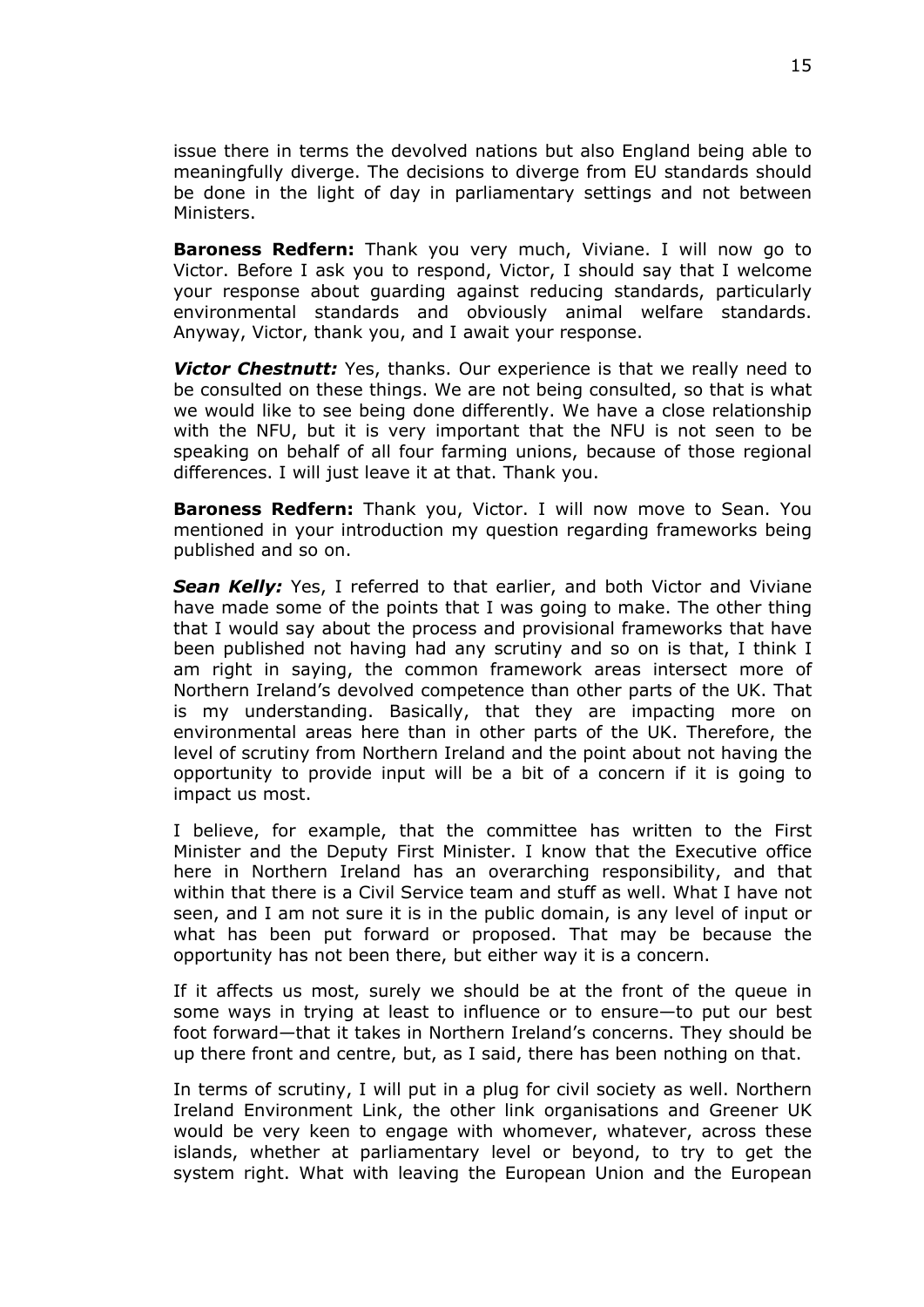Union obviously setting the common standards, which all of us were signed up to collectively, this is a new beginning, so we have to make sure that we are putting our best foot forward when it comes to the environment.

**Baroness Redfern:** Thank you very much, Sean.

Q72 **Lord Foulkes of Cumnock:** I have one question. I think Sean is probably the person it is principally directed at. He said in his written evidence that common frameworks need to be supplemented by further agreement on overarching environmental ambition, and he repeated that again in his evidence today. What he has not said is how that is achieved in practice and what the mechanism would be.

I think it was also said earlier that overarching regulatory alignment should be put into law, but that begs the question: by whom? Is it by the UK Parliament or by the devolved parliaments? The \$64,000 question that nobody has answered: how do we agree what should be decided at a UK level and what is better left to be decided at a devolved level? What kind of mechanism would you advocate?

*Sean Kelly:* Thank you, Lord Foulkes, for that question. There is quite a lot there, so forgive me if I do not answer one of them. I think there was a question about ambition. I think the onus is on the UK Government, working with the devolveds, to try to set that level of ambition. I say that, because each of the Administrations have said that they are determined to leave the environment in a better state than they found it, or sentiments to that effect. In Northern Ireland, for example, I know the Minister has said that no one wants to see any backward steps in environmental protection.

We have those stated levels of ambition, but what we do not have is a commitment to what that should be in law. I am not saying for a moment that everything needs to be tied down and that there have to be reams and reams of legislation. I think we need minimum targets, or minimum targets that still give each of the regions the opportunity to go beyond that, because there should be no ceiling in environmental improvement.

There has to be an overarching, shared ambition that we have to sign up to. We have had various talks on the UK internal market Bill and other discussions about protocols and so on, and all these things refer to the environment without actually saying what that standard needs to be. That needs to be delivered by the Government in consultation with the wider sector. The process needs to be joined up, because, whatever your level of ambition, a lot of this will come down to resources and so on as well.

**Lord Foulkes of Cumnock:** Have you thought that the ambition as to how it is resolved is different at a United Kingdom level and at a devolved level, either in Scotland, Wales or Northern Ireland? That is the big question that we are facing.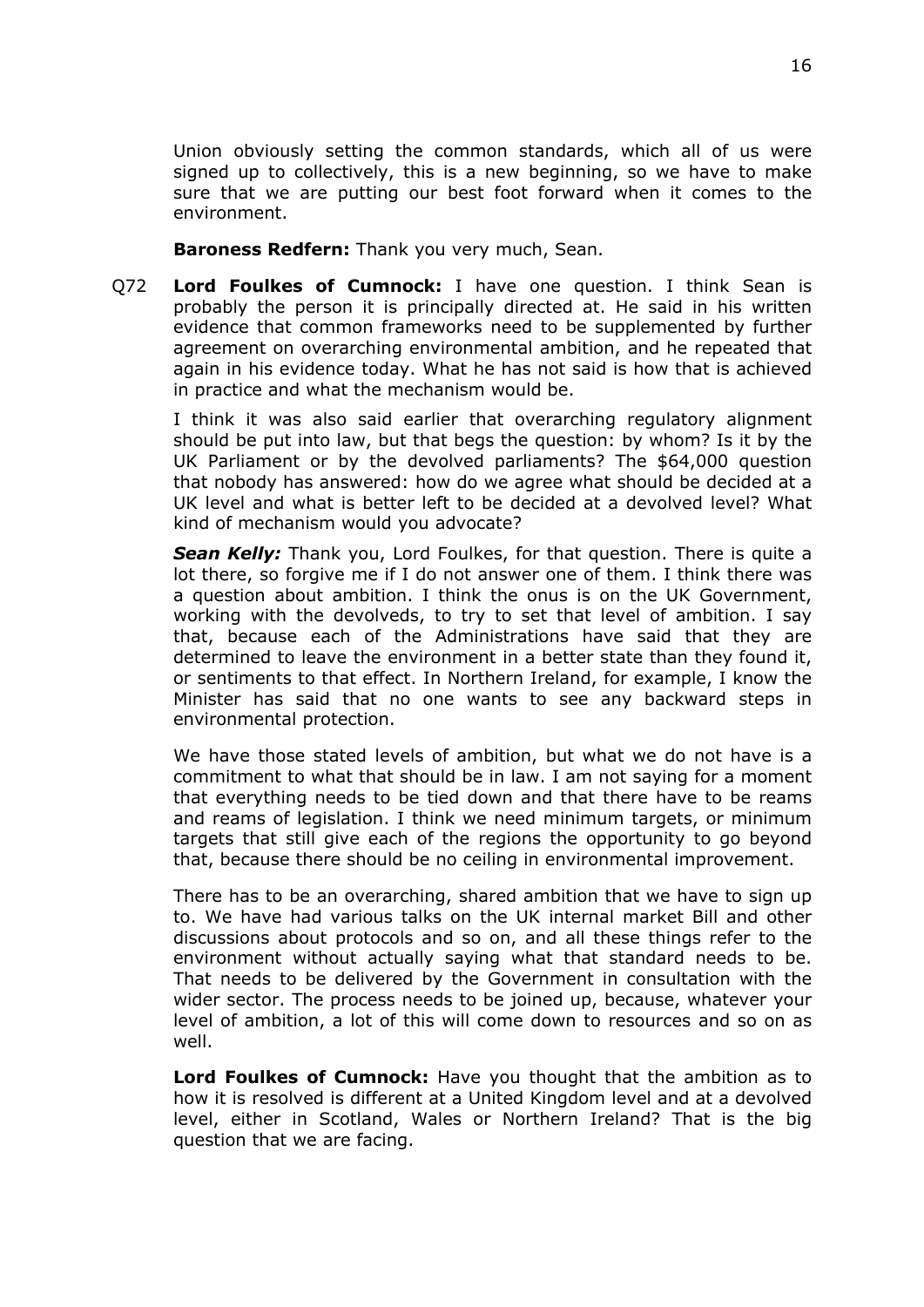*Sean Kelly:* In some cases it could, for example, be built around the continuation of international agreements on biodiversity loss, climate change and so on. A lot of that can be used as the basis for our overarching ambition, but what needs to be made sure is that each of the devolved regions are actively playing their part in delivering that ambition.

This is perhaps going off on a bit of a tangent, but for example in future trade deals or whatever the case may be, the UK needs to be able to say, if it is going to say something: "That is the minimum" or "That is the UK standard". I realise that a lot of it is a political process and that it will have to be through negotiation, but without that it remains a wish list. Whatever the standard is, be it environmental or anything else, the UK may be the international signatory to a lot of these international agreements, but you are only ever as good as your weakest link.

**Lord Foulkes of Cumnock:** Thank you, Sean. I think I am being unfair. I have been asking you to resolve a problem that we are working hard on but which none of us has been able to resolve yet. But thank you very much.

**The Chair:** Thank you very much, George. We will move on briskly to Lord Murphy.

Q73 **Lord Murphy of Torfaen:** I understand that politics and government in Northern Ireland are totally dominated by Covid and by the protocol at the moment, but I would like your impression of the Northern Ireland Executive's engagement with the whole programme of common frameworks. Is it engaged at all, bearing in mind the other things it has to deal with? I will ask Viviane to answer first, but if either Sean or Victor wish to comment, obviously they can do so.

*Dr Viviane Gravey:* The protocol process started while there was no Assembly sitting. It was just civil servants representing Northern Ireland and being able to speak only on points of fact and clarification. They could not put forward any kind of political view on the process. In many ways, that has meant that local politicians have had to play catch-up with the rest of the UK in engaging with this process.

I do not have a strong impression that the two heads of our Executive have spoken publicly about common frameworks, or have really engaged with it. Again, it might have happened Government to Government, and I am sure that through the Joint Ministerial Committee we have a representative from Northern Ireland involved in this, but it has not made the news in a way it has in Scotland and Wales. There are political statements on the process, how it works and whether there is trust between the Governments, but I have not seen any similar kind of highlevel statement from the Executive.

Q74 **Baroness Randerson:** Viviane will probably want to continue a little bit with the theme she was developing. My specific question is that the divided nature of the Northern Ireland Executive might prevent them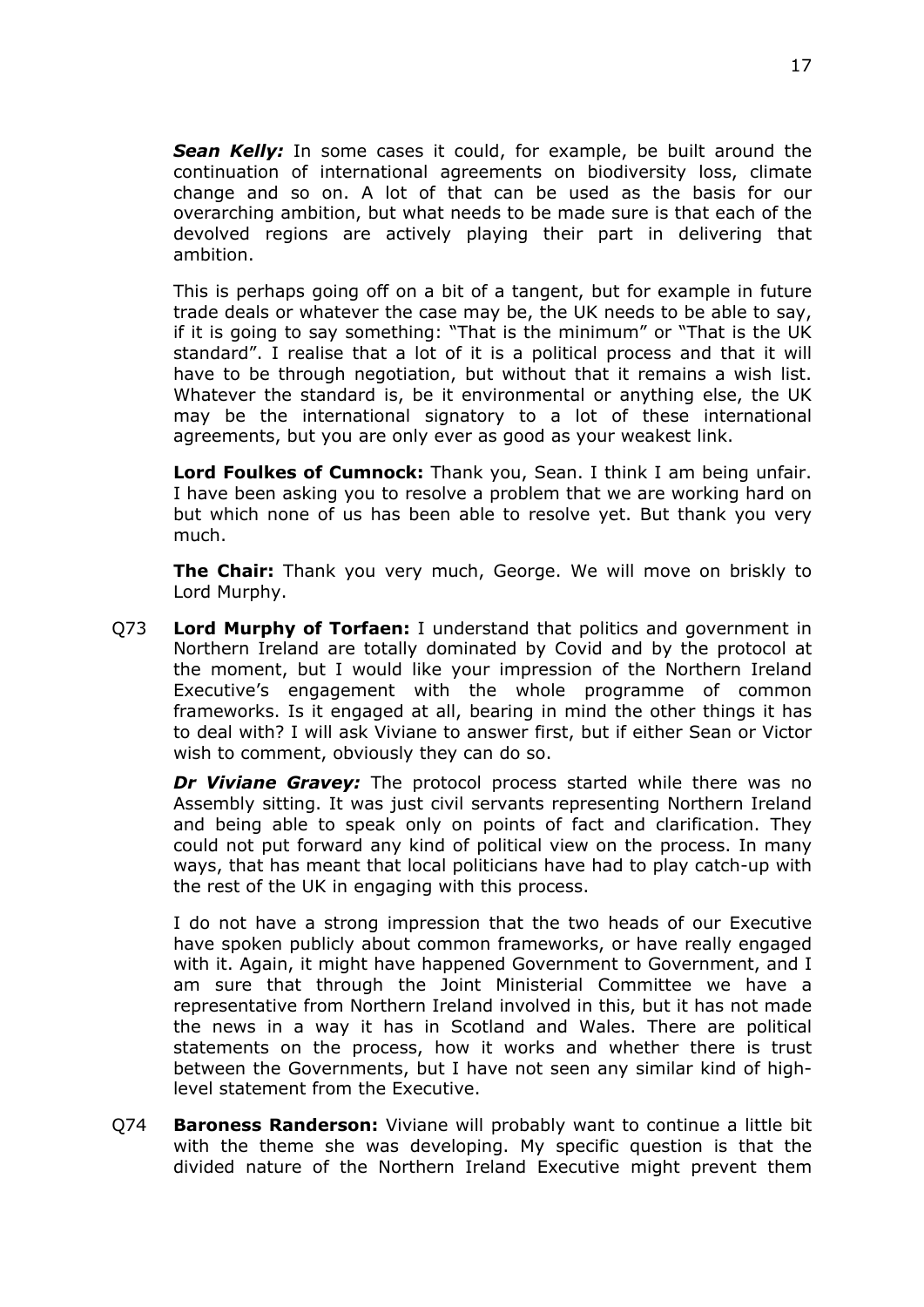triggering the dispute mechanism in frameworks once things go from being mapped out to actually being applied on the ground. We know that Northern Ireland is lagging behind on this, but do you think that, once these things are applied, the Executive are in a position to unite on an issue when there is a real problem?

*Dr Viviane Gravey:* Of course, we do not know, but if we can try to cast our minds on it, I think it depends on whether the problem is because of the protocol and an area where there is divergence. If Northern Ireland ends up having different rules than GB because of the protocol and is being impacted negatively by that—if, for example, our farmers are negatively impacted by this—I would assume that if there is an economic cost to this the Executives would step up and agree. In lots of areas, as long as this is not extremely politicised and the discussions are not between the three main Executives, I do not think it would be a problem. The problem is if it becomes the political topic of the day. In that case, that might be more difficult.

**The Chair:** Thank you very much. That is a fascinating small discussion there. Lord Thomas is heading up the next set of questions.

Q75 **Lord Thomas of Cwmgiedd:** A very quick question, which I want to address to Victor Chestnutt. UK Defra has promised to publish 14 frameworks relating to the environment, agriculture and similar matters. None has yet come. Can you tell us very briefly the two or three that you are most concerned about and why?

*Victor Chestnutt:* Yes, thank you, Lord Thomas. Just before we move on, can I go back to the last question on the divided nature of the Northern Ireland Executive, please? The Ulster Farmers' Union has good relationships with all the parties. I had the two main parties out with me inspecting mosses and bogs and seeing the state of our peatlands, and in the afternoon we went to dairy farms and beef farms. Both those parties were able to do that in the one visit, which is encouraging to know. So I think that, when there is a common aim, we in Northern Ireland can work together. Sometimes people on the other side of the water who are not used to Northern Ireland think that we are at each other's throats all the time, but that is not necessarily the case. The parties can work together. I just want to reassure the members here that that does happen in Northern Ireland.

Back to your question, Lord Thomas. The big concern for us in Northern Ireland is probably future support, simply because about 80% of our Northern Ireland farm businesses' income is support-related. Some years, that is a little higher. Some years, it is a little lower. Given the size and the scale of our farm businesses, new agricultural support packages are highest on our agenda. Having said that, there are all environmental things that we have to tackle. Northern Ireland is a livestock region, so the clean air strategy and our issue with our land mass are also on the agenda.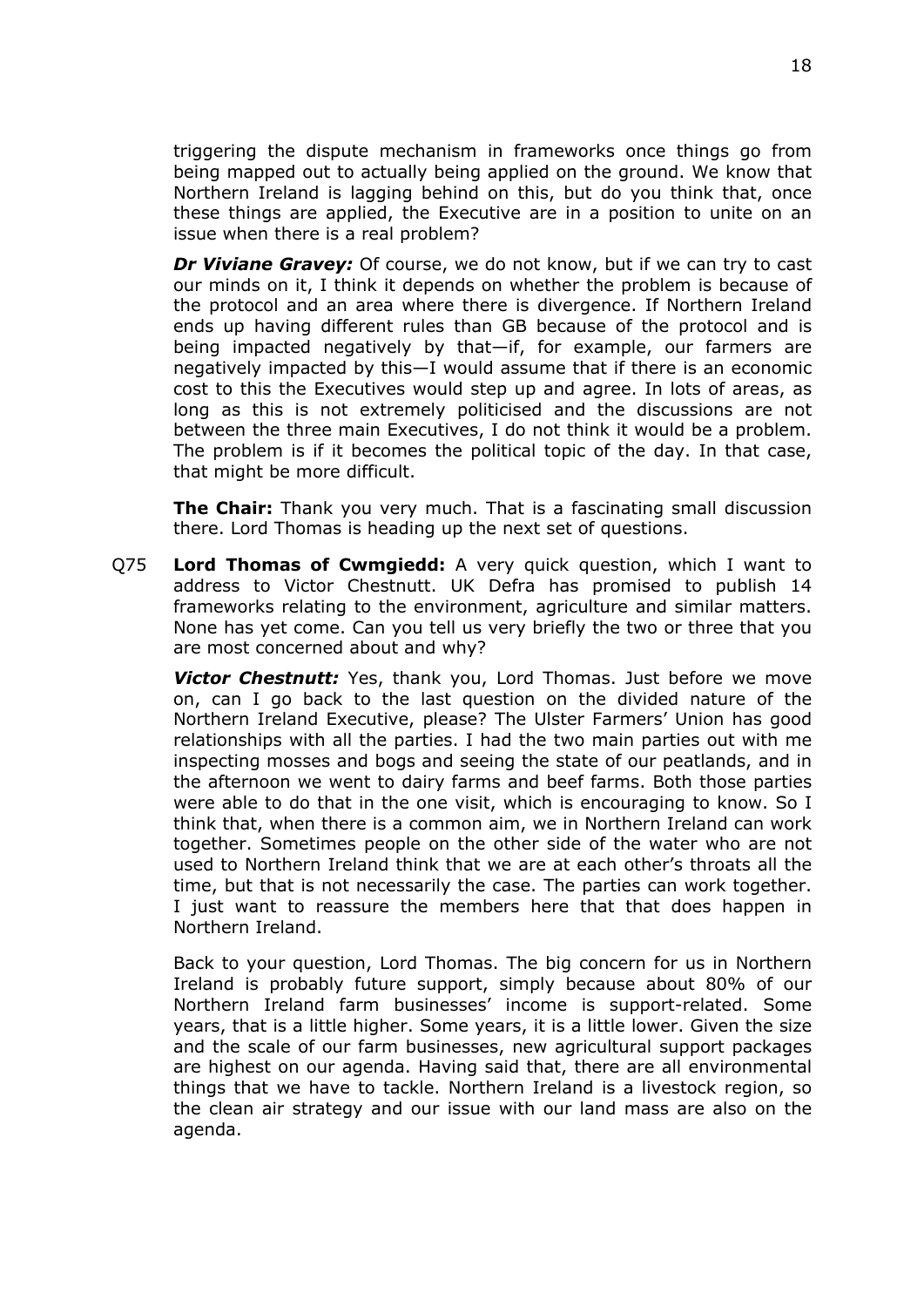I always think that Scotland is very fortunate, because it has the highlands attached to it, which gives it a bigger landmass that allows it to be more intensive in the south and the south-west of Scotland. We do not have that in Northern Ireland, so we are seen as livestock intensive. A consultation on our ammonia emissions strategy is just about to be launched, and we as an industry are tackling how to get around that because of the intensity of our livestock production. I hope that covers your question on where our concerns are.

**Lord Garnier:** There has been such a full explanation from our three witnesses that, to save time, I will not ask a question. Thank you very much indeed.

**The Chair:** That is very good of you, Edward. Thank you. Lord Bruce has the next question.

Q76 **Lord Bruce of Bennachie:** The Environment Bill seems to be being pushed back and back, and I wonder what you think the impact of that delay is, given how many agricultural and environment common frameworks are to be prepared, which surely would wish to take account of whatever is being proposed in the Bill as and when it happens. Incidentally, is there perhaps a concern that the UK Government are deliberately discouraging transparency because they are concerned that they will reveal the amount of divergence the UK is seeking and that it will create a backlash from the EU, which would put Northern Ireland in the crossfire really? That might be one for Viviane.

*Dr Viviane Gravey:* Yes. On the Environment Bill, I think it is fascinating that at the beginning of the process we had the impression that England was rushing ahead and leaving the devolveds behind in fixing the governance gaps for the environment.

What we are seeing now, of course, is that Scotland is the only part that has passed the legislation in its new scrutiny body for the environment. Of course, we have interim arrangements for England and Northern Ireland, and we have to remember that delaying the Environment Bill again and again does not just matter for the Office for Environmental Protection and principals in England. It also matters for Northern Ireland, because Northern Ireland is the only devolved that has chosen to join that OEP.

The delay to the Bill is very worrying, although in many ways, because the delay to the Bill has gone hand in hand with the delay to the proper development of the frameworks, the delay to the frameworks is not too bad because everything is delayed. It is very worrying, but I think it goes back to what Sean was saying about prioritisation. We saw in the way the common frameworks were mapped out that we were already prioritising trade, and we are seeing again in the order in which the frameworks are being put forward that we are prioritising trade.

In theory, the Environment Bill was the lone star of the Government. It was like the key, the centrepiece of regulatory divergence and regulatory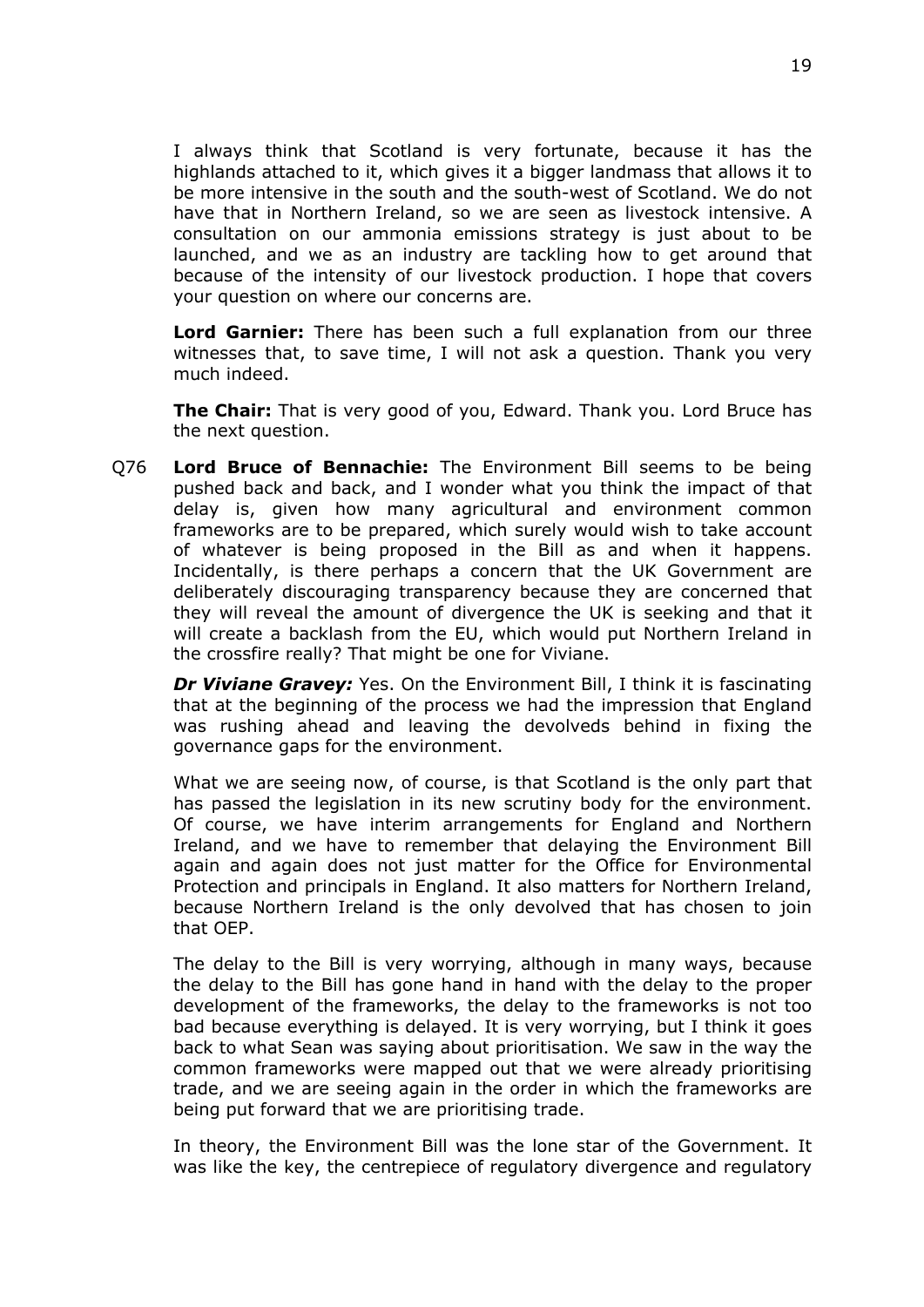autonomy after Brexit, and it keeps on being pushed back. That puts into question the credibility of the Government when they talk about a green Brexit. That has just been put back on the backburner so many times.

**Lord Bruce of Bennachie:** Thank you. I suspect Sean would like to comment, but I am not sure there is time, and so back to you, Chair.

**The Chair:** May I ask our contributors this morning if we are okay to go over our time by about five to 10 minutes? Then, perhaps, you might not feel under so much pressure. Thank you very much.

We finish our discourse this morning on the important issues of the internal market and of divergence. Lord Hope has the next question.

Q77 **Lord Hope of Craighead:** My question does indeed relate to the relationship between the market access principles in the internal market Act and the common frameworks. I think it is a question for you, Victor, because you expressed concern in your introduction about the risk of people undercutting by various means, and you expressed the concern in Northern Ireland in relation to your different ways of farming, the climate and all the rest of it. Are you confident that the common frameworks will be able to prevent that kind of undercutting and discrimination, in a way that will be effective from your point of view?

*Victor Chestnutt:* Thank you, Lord Hope. Yes, that is one of our concerns: that the cost of production would be affected. If the cost of production is affected negatively for us, we have to adhere to that different regulation and the rest of the UK does not. The new joint committee could add new legislation, and that needs to be taken into consideration, so it is a very real concern of ours. I am not sure that the joint frameworks will address that. It is a very real concern of ours in Northern Ireland that we could be left with a higher cost of production and the same marketplace as the UK.

**Lord Hope of Craighead:** Viviane, do you have a comment on that? Do you think the frameworks will provide a mechanism for preventing that kind of disadvantage to Northern Ireland?

*Dr Viviane Gravey:* I do not think so. The issue for Northern Ireland will be in areas where Northern Ireland has to keep higher standards. Even if there is a common framework, you could have divergence when going into the rates of GB.

If Northern Ireland is stuck in these higher standards in areas covered by the protocol, you could have push for derogating in areas outside the protocol to try to make up for that downgrading, for the dumping in GB, so you could have a vicious circle of deregulation on both sides of the sea, which we do not want to see.

**Lord Hope of Craighead:** Thank you very much indeed. Thank you, both of you.

Q78 **Lord McInnes of Kilwinning:** Following on from Lord Foulkes's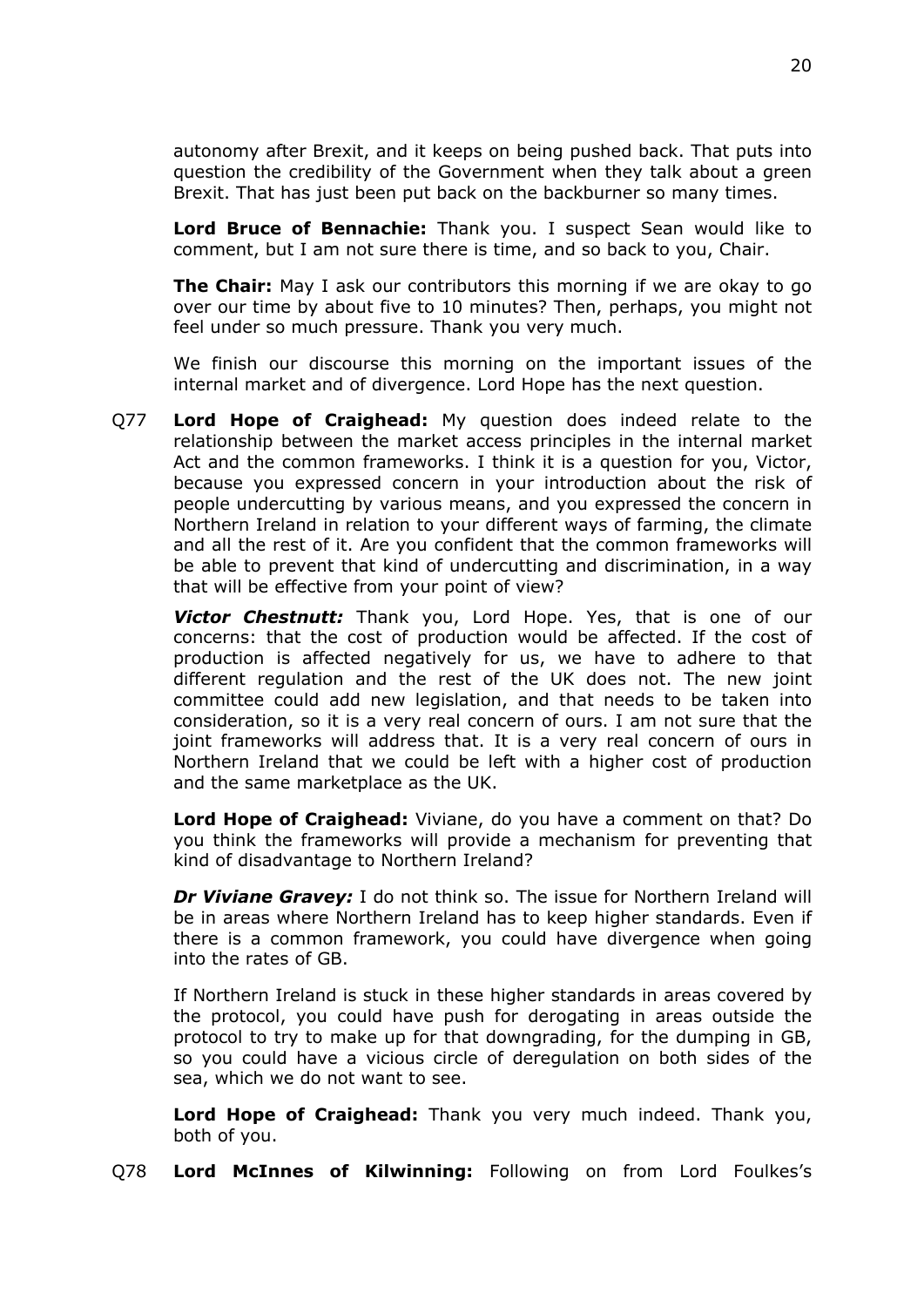question, it seems that there is this tension between convergence and divergence and perhaps a difference of view between Sean and Victor's view in their particular sectors. The whole point of the common frameworks was to be able to address that nuance and to allow flexibility across the UK in policy areas.

Victor and Sean, how do you think the common frameworks programme could be improved to allow that nuance that would provide flexibility but at the same time—going to Sean's point—avoid confusion by the divergence being too great?

*Victor Chestnutt:* That is a big question and a good question. The frameworks just need to take into consideration where Northern Ireland finds itself on the cost of production. They need to find other ways of mitigating that effect if they are going to be successful. I do not like you saying that I am not on the same page as Sean, because we are both trying to aim at the same thing: a sustainable environment going forward. We may see slightly different ways of getting there, but we are a region and our farmers are in a region that produce food and look after the environment, but if we are left with a higher cost of production some mechanism has to be found that negates that going forward.

**Lord McInnes of Kilwinning:** Thank you. Perhaps I exaggerated the difference. Sean, just very quickly, do you have any points on that?

**Sean Kelly:** Thank you for your question. I would not disagree with what Victor says. At the end of the day, we have the shared thing: we want a sustainable agricultural industry. I think it is important to say, because it is often missed, that in terms of the environment, certainly in Northern Ireland, we need farmers farming, so it is in all our interests.

One of the things we have to look at is the need for high standards. We need high standards for the environment and for farming, and we need to drive forward the commitment to try to do that. That is why it is important right across Northern Ireland's environmental and agricultural sectors and so on that there is not the opportunity for it to be undercut and undermined by lower standards elsewhere or food imports from elsewhere at a lesser standard, whatever it is. I think there is actually a lot more in common there. There is a lot more that unites than divides, I would say.

#### **Lord McInnes of Kilwinning:** Thank you very much.

**The Chair:** Thanks everybody. We have had a very fascinating discussion on these issues of standards, timelines and transparency. What has been really helpful this morning has been learning about the reality on the ground for what we are looking towards as a new UK internal market. That has been fascinating. I thank our contributors Viviane, Victor and Sean for your time and for your expertise and genuinely for your insight. You have been excellent witnesses.

We know that Northern Ireland, post-Brexit, is becoming key to ongoing UK economic and political discussion and that the spotlight will be on